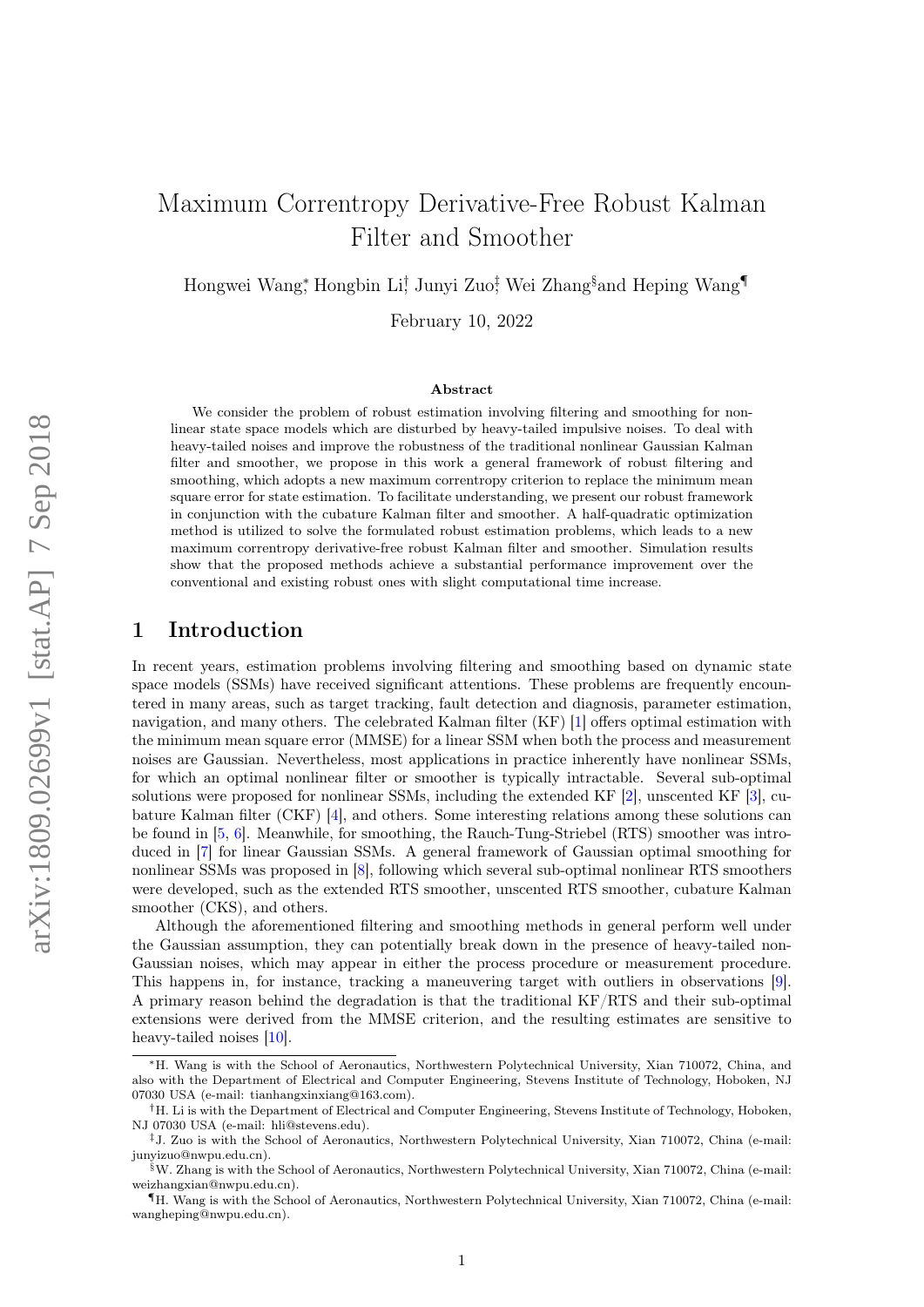Persistent efforts have been devoted to tackling heavy-tailed noises in order to obtain more robust state estimates. Multiple models based techniques and sequential Monte Carlo sampling methods can be used to handle non-Gaussian noises [\[11,](#page-18-3) [12\]](#page-18-4). Unfortunately, their heavy computational burden makes them considerably more difficult to implement in real time. Another common strategy to enhance the robustness is robust statistics (or influence functions). Masreliez and Martin [\[13\]](#page-18-5) introduced the Huber cost function [\[14\]](#page-18-6) to a linear SSM to construct a robust KF by recasting the filtering problem as a linear regression. After that, this type of robust filters were extended to nonlinear SSMs via linearization [\[15\]](#page-18-7). More recently, to reduce the approximation error arising from linearization, nonlinear regression based Huber's robust filters were proposed in [\[16,](#page-18-8) [17\]](#page-18-9). Other approaches for robust estimation, e.g., the  $H_{\infty}$  filter [\[18\]](#page-18-10) and heavy-tailed distributions based filters and smoothers [\[19,](#page-18-11) [20,](#page-18-12) [21\]](#page-18-13), were also studied.

In addition, several recent studies explored using optimization to design robust smoothers since smoothing is in essence an optimization problem. Specifically, an  $\ell_1$  robust Kalman smoother was presented in [\[22\]](#page-18-14) based on an interior point method, where the Laplace distribution was utilized to model the measurement noise. Quadratic programming was employed to design a student's t Kalman smoother in [\[23\]](#page-18-15), where both the process and measurement noise were modeled by student's t distribution. Quadratic support functions were introduced in [\[24\]](#page-18-16) to present generalized Kalman smoothing methods. Other optimization methods for robust Kalman smoothing were discussed in [\[25\]](#page-18-17). Although optimization based methods provide reasonable smoothing results, they still have some limitations. A major one is that the methods ignore covariance propagation, and hence some important statistic information about the state may get lost. Besides, these methods were primarily designed for smoothing, and it is difficult to extend them for filtering, which is more frequently encountered in real-time applications.

Recently a concept called correntropy in information theoretic learning and an associated maximum correntropy criterion (MCC) [\[26\]](#page-18-18) was utilized as a new cost function for robust filtering [\[27\]](#page-19-0). As shown in [\[26\]](#page-18-18), MCC has a close relationship with M-estimators. In fact, correntropy is a robust recasting of the Welsch cost function [\[28\]](#page-19-1). Compared with Huber's cost function, the Welsch function penalizes a large fitting errors [\[26\]](#page-18-18). Furthermore, the Welsch M-estimator outperforms Huber's M-estimator in dealing with different types of outliers. Meanwhile the kernel size in the Welsch is less sensitive to select than the threshold in Huber's M-estimator, which can have a significant impact on the estimation performance [\[29\]](#page-19-2).

In the present paper, we focus on developing a general robust framework, including both robust filtering and robust smoothing, to estimate the states of nonlinear SSMs where heavy-tailed noises may be present in both the process and measurement procedures. The proposed framework is based on the MCC and a half-quadratic (HQ) optimization method. Numerical results show that the proposed algorithms can provide reliable state estimation, and are robust to almost all levels of contamination. In comparison with existing robust algorithms, our methods yield more accurate results with a moderate increase of computation time.

#### 1.1 Related Work

Correntropy and its associated MCC criterion was originally proposed in [\[26\]](#page-18-18), where the relationship between MCC and M-estimation was established. The advantages of the MCC in dealing with non-Gaussian noises with heavy tails were demonstrated in [\[26\]](#page-18-18) via numerical simulations. Thereafter, the MCC criterion was employed to improve the robustness in several areas, such as feature selection [\[30\]](#page-19-3), robust face recognition [\[31\]](#page-19-4), principal component analysis [\[32\]](#page-19-5), and so on. During last few years, several researchers started to employ the MCC to deal with heavy-tailed noises in Kalman filtering. It was first utilized to improve the robustness of the KF in [\[33,](#page-19-6) [34\]](#page-19-7), where gradient descent was used for state estimation. Those methods, however, ignored covariance propagation, which is an important part in the KF.

In [\[35\]](#page-19-8), a robust KF called MCC-KF was proposed, which integrated both the MCC and weighted least squares into the traditional KF framework. A square-root format of the MCC-KF was proposed in [\[36\]](#page-19-9) to improve the numerical stability. MCC-KF and its square-root version only modified the weights of the measurements and thus had the same prediction step as the traditional KF which was derived under the Gaussian assumption. Consequently, the MCC-KF and its square-root version were sensitive to non-Gaussian process noise. To handle this issue, another robust KF called MCKF [\[37\]](#page-19-10) was developed using an approach similar to that of the Huber based robust KF, i.e., recasting the filtering problem as a linear regression. In MCKF, a fixed-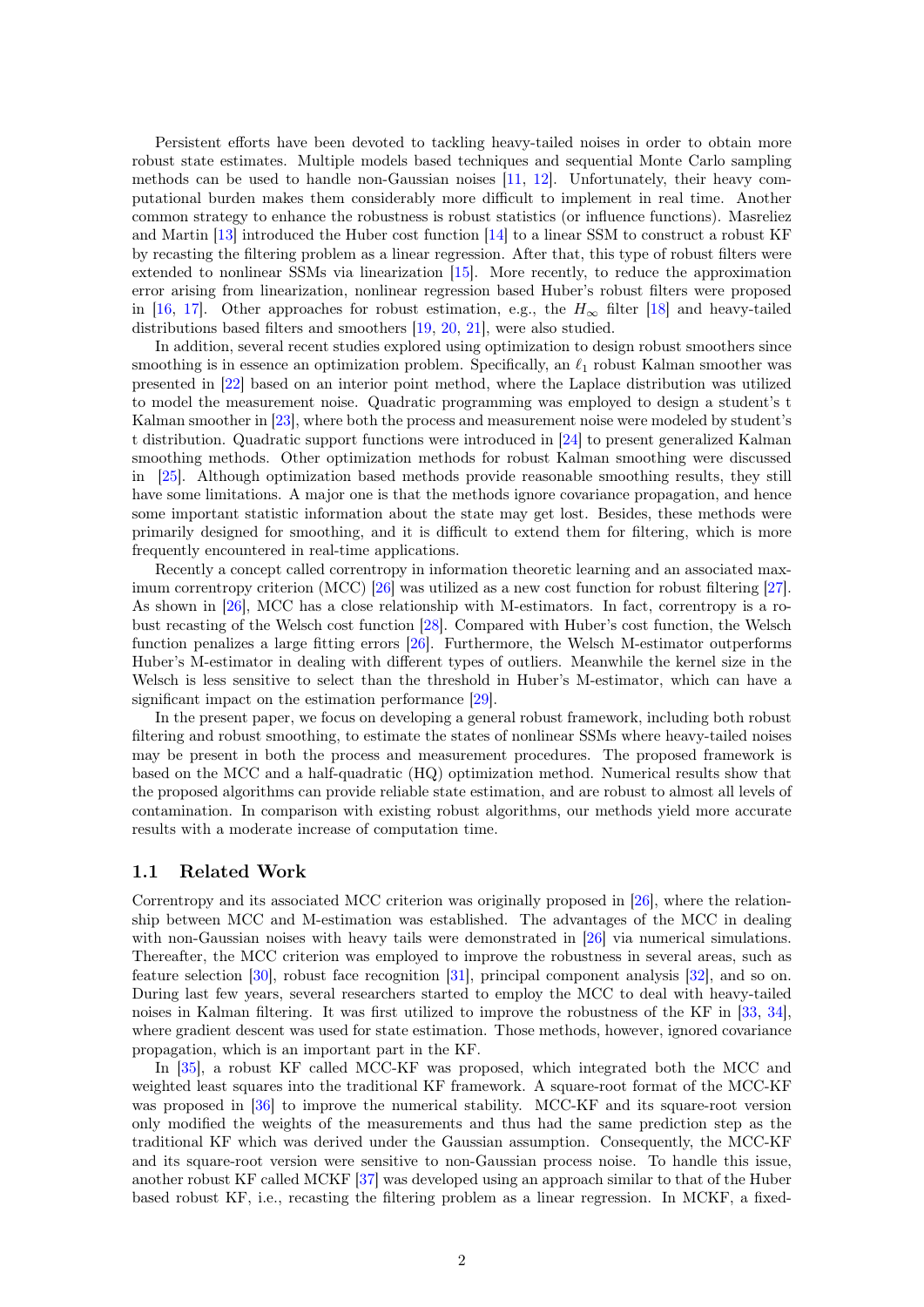point algorithm was employed to iteratively provide robust estimation, and both the prediction step and measurement update were adapted. Henceforth, several variants of the MCKF were proposed for nonlinear systems by linearizing the nonlinear mappings, e.g., the Taylor series [\[38\]](#page-19-11), unscented transformation [\[27\]](#page-19-0), and Gauss-Hermite quadrature rule [\[39\]](#page-19-12). Most recently, the MCC was employed to solve the robust estimation problem in the continuous-discrete system [\[40\]](#page-19-13). In addition, the MCC was also utilized to suppress outliers in measurements assuming Gaussian noise in the process [\[41,](#page-19-14) [42\]](#page-19-15).

Although above studies have clearly demonstrated the potential of the MCC for robust Kalman filtering, there are some deficiencies with the state-of-the-art research in this area. Specifically, a general framework of using MCC for robust Kalman filtering and smoothing is missing. Most existing works have addressed the problem under a specific scenario, but the resulting methods may degrade significantly under a different scenario. For example, the method in [\[27\]](#page-19-0) was developed under the assumption that the process and measurement are both contaminated, its performance may experience considerable degradation under a different scenario, e.g., when only the process or the measurement is contaminated. In addition, most recently developed robust Kalman filtering schemes using the MCC were based on linear regression [\[37,](#page-19-10) [38,](#page-19-11) [27,](#page-19-0) [39\]](#page-19-12), where a linearization procedure is inevitable, resulting in a loss of accuracy. Another limitation is that no existing work has explored MCC for robust Kalman smoothing.

#### 1.2 Main Contributions

The main contributions of this paper are summarized as follows.

- We propose a general framework that integrates MCC for robust Kalman filtering. We take an optimization perspective based approach, rather than linear regression as employed in most existing MCC based robust Kalman filtering solutions. This approach bypasses the linearization procedure, which not only makes our methods derivative-free but also reduces approximation errors caused by linearization.
- A distinctive feature of the proposed framework involves replacing the quadratic cost in the traditional KF by a sum of weighted instantaneous correntropy terms to improve robustness. The weight of each correntropy is automatically tuned to cope with different scenarios involving Gaussian or heavy-tailed non-Gaussian noises.
- The optimization problem underlying the proposed framework is solved by a half-quadratic method. This enables our robust Kalman filtering algorithm to be cast using the conventional KF iterative procedures, thus inheriting benefits associated with the latter.
- We also extend the above robust filtering framework for robust smoothing, resulting in a MCC based robust Kalman smoother. To the best of our knowledge, our approach is the first robust nonlinear Kalman smoother based on the MCC.

The paper is organized as follows. We first formulate the problem in Section [2,](#page-2-0) and derive the robust nonlinear Kalman filter based on MCC in Section [3.](#page-3-0) In Section [4,](#page-7-0) the robust nonlinear Kalman smoother is presented. We show numerical examples to illustrate the performance of the proposed robust filtering and smoothing algorithms in Section [5.](#page-9-0) Finally, we draw conclusions and summarize future related research in Section [6.](#page-14-0)

Notations: In this paper, normal font letters are scalars, boldface lowercase letters denote column vectors, and boldface uppercase letters mean matrices. The estimate of state  $x_t$  given the measurements from  $t = 1$  to  $t = m$  is denoted by  $\hat{x}_{t|m}$  where  $m = t$  means filtering, and  $m = T$ means smoothing, with T denoting the total number of observations.  $I_n$  denotes the n-dimensional identity matrix.  $\mathcal{N}(\cdot, \cdot)$  denotes a Gaussian distribution.

### <span id="page-2-0"></span>2 Problem Formulation

In this paper, we address a sequential estimation problem in nonlinear systems involving non-Gaussian noises. More specifically, both the process noise and measurement noise are primarily Gaussian random processes; but may occasionally be contaminated by outliers with an unknown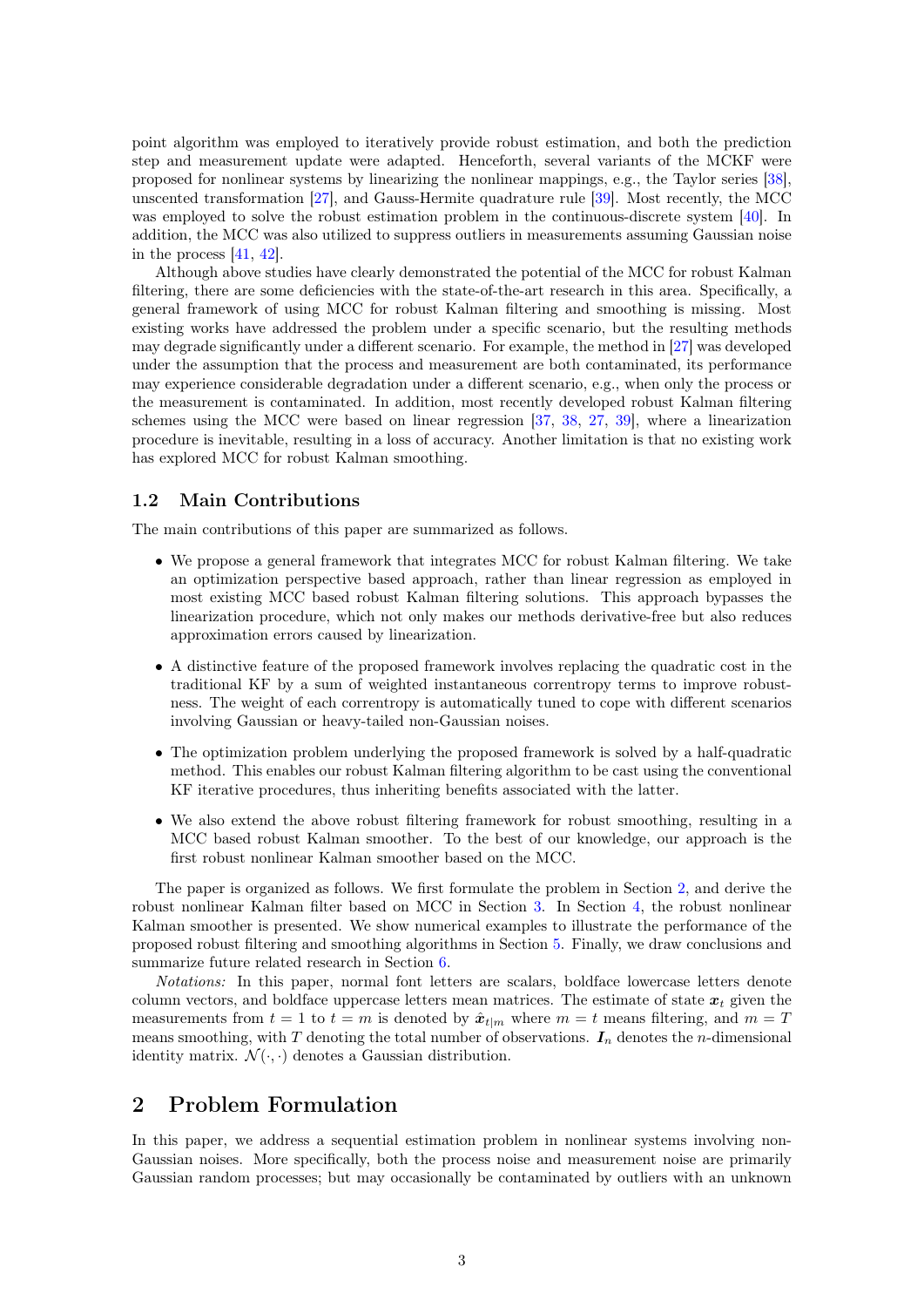distribution. To model this, we consider the following nonlinear discrete-time state-space model (SSM)

<span id="page-3-4"></span><span id="page-3-3"></span>
$$
\boldsymbol{x}_t = \boldsymbol{f}(\boldsymbol{x}_{t-1}) + (1 - \rho_1)\boldsymbol{v}_{t-1} + \rho_1 \boldsymbol{\varepsilon}_1 \tag{1}
$$

$$
\mathbf{y}_t = \mathbf{h}(\mathbf{x}_t) + (1 - \rho_2)\mathbf{w}_t + \rho_2 \boldsymbol{\varepsilon}_2 \tag{2}
$$

where  $t = \{1, \dots, T\}$  is the time index;  $x_t \in \mathbb{R}^n$  is the state of interest to be estimated;  $y_t \in \mathbb{R}^m$ is the observation;  $f(\cdot)$  and  $h(\cdot)$  are some known nonlinear mappings, representing the state transition and measurement procedure, respectively;  $v_{t-1}$  and  $w_t$  are zero-mean Gaussian distribution vectors with  $Q_{t-1}$  and  $R_t$  as covariance, representing the nominal process noise and observation noise, respectively;  $\varepsilon_1$  and  $\varepsilon_2$  are some contaminating noises;  $\rho_1$  and  $\rho_2$  are the corresponding contamination ratios. The initial state  $x_0$  is assumed to follow a known Gaussian prior distribution  $p(x_0) = \mathcal{N}(\hat{x}_{0|0}, P_{0|0})$ . Furthermore,  $x_0, v_{t-1}, w_t, \varepsilon_1$  and  $\varepsilon_2$  are assumed to be mutually independent.

Practically, the distributions of the contaminating noises and their corresponding contamination ratios are often unknown. If one chooses to ignore the contaminating noises and run a Gaussian approximation filter and smoother, the performance will likely to be unsatisfying or even diverge [\[14\]](#page-18-6). Although ineffective in dealing with the contaminating noise, the Gaussian approximation filter and smoother are popular in those nonlinear sequential estimation when both process and measurement noises are Gaussian due to their computational efficiency and relative high accuracy. This motivates us to explore extended versions of the Gaussian approximation filter and smoother to deal with the contaminating noise in nonlinear systems.

The aim of this work is to develop a unified framework for robust nonlinear filter and smoother design with the information  $p(x_0), p(v_t), p(w_t)$  and the observations (namely,  $y_{1:t}$  for filtering and  $y_{1:T}$  for smoothing, respectively). To address non-Gaussian contaminating noise, the proposed framework employs a new maximum correntropy criterion (MCC) [\[26\]](#page-18-18) which integrated with the Gaussian approximation filter and smoother, resulting in a class of MCC based filter and smoother solutions. The developed robust filtering and smoothing techniques are expected to have a similar performance as the Gaussian approximation counterparts in the absence of outliers, meanwhile exhibiting less sensitivity in scenarios involving contaminating noise.

In the following, our robust framework is presented in conjunction with the CKF [\[4\]](#page-17-3) and CKS [\[43\]](#page-19-16), which are popular for nonlinear system estimation. A brief summary of the CKF and CKS is included in Appendix [A](#page-14-1) to facilitate the presentation of our framework. It is straightforward to extend the framework for use with other nonlinear Gaussian approximation filters and smoothers.

### <span id="page-3-0"></span>3 Robust Nonlinear Kalman filter with MCC

#### <span id="page-3-2"></span>3.1 MCC-Based Filtering

In the Bayesian filtering paradigm, the core problem is to calculate the posterior density through Bayes' rule based on the measurements up to  $t$ ,

$$
p(\boldsymbol{x}_t|\boldsymbol{y}_{1:t}) \propto p(\boldsymbol{y}_t|\boldsymbol{x}_t)p(\boldsymbol{x}_t|\boldsymbol{y}_{1:t-1})
$$
\n(3)

where  $p(\mathbf{y}_t|\mathbf{x}_t)$  is the likelihood function which is defined by the measurement process and  $p(\mathbf{x}_k|\mathbf{y}_{1:t-1})$ is the predictive density which is controlled by Chapman-Kolmogorov equation

$$
p(\boldsymbol{x}_t|\boldsymbol{y}_{1:t-1}) = \int p(\boldsymbol{x}_t|\boldsymbol{x}_{t-1}) p(\boldsymbol{x}_{t-1}|\boldsymbol{y}_{1:t-1}) d\boldsymbol{x}_{t-1}
$$
\n(4)

where  $p(x_{t-1}|\mathbf{y}_{1:t-1})$  is the posterior density at time  $t-1$  and  $p(x_t|\mathbf{x}_{t-1})$  is the transition density which is defined by the state transition process. The maximum a posteriori estimation (MAP) of  $x_t$  can be obtained through minimizing the negative log posterior density, i.e.,

<span id="page-3-1"></span>
$$
\hat{\boldsymbol{x}}_{t|t} = \arg\min_{\boldsymbol{x}_t} -\log p(\boldsymbol{x}_t | \boldsymbol{y}_{1:t}) \n= \arg\min_{\boldsymbol{x}_t} \left( -\log p(\boldsymbol{x}_t | \boldsymbol{y}_{1:t-1}) - \log p(\boldsymbol{y}_t | \boldsymbol{x}_t) \right)
$$
\n(5)

Under the Gaussian approximation, i.e., both the process noise and measurement noise are assumed Gaussian and the predictive density is a Gaussian distribution, dropping terms that do not depend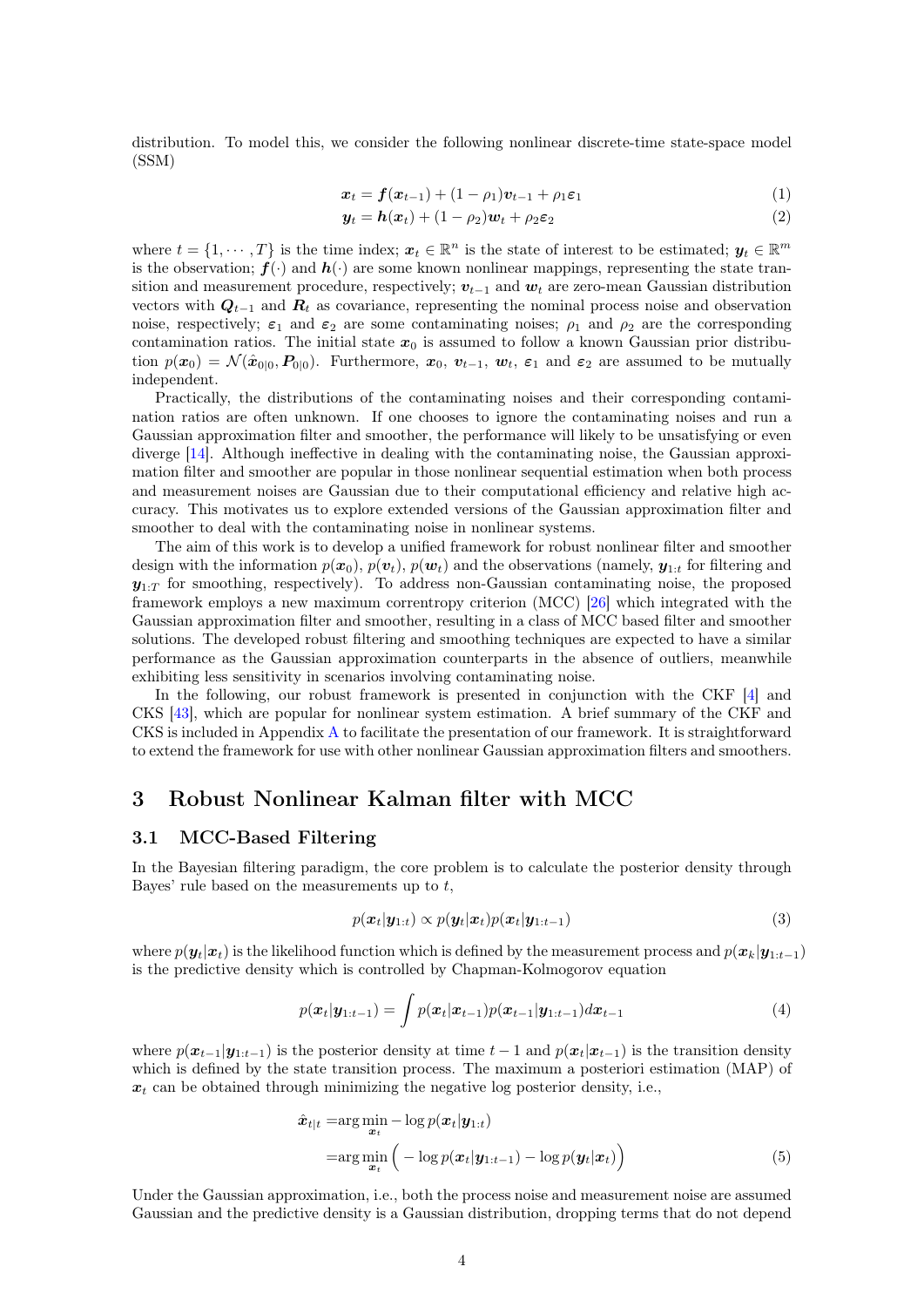on  $x_t$ , we can rewrite [\(5\)](#page-3-1) as [\[17\]](#page-18-9)

$$
\hat{x}_{t|t} = \arg\min_{\bm{x}_t} \left( \frac{1}{2} ||\bm{x}_t - \hat{\bm{x}}_{t|t-1}||_{\bm{P}_{t|t-1}^{-1}}^2 + \frac{1}{2} ||\bm{y}_t - h(\bm{x}_t)||_{\bm{R}_t^{-1}}^2 \right) \tag{6}
$$

where  $||z||_A^2 = z^T A z$  and  $\hat{x}_{t|t-1}$  is the predicted state with the prediction error covariance  $P_{t|t-1}$ . We define the normalized error as

<span id="page-4-4"></span><span id="page-4-3"></span><span id="page-4-0"></span>
$$
\boldsymbol{\alpha}_{t} = \boldsymbol{P}_{t|t-1}^{-1/2} \left( \boldsymbol{x}_{t} - \hat{\boldsymbol{x}}_{t|t-1} \right) \tag{7}
$$

<span id="page-4-1"></span>
$$
\beta_t = \boldsymbol{R}_t^{-1/2} \left( \boldsymbol{y}_t - h(\boldsymbol{x}_t) \right) \tag{8}
$$

Then [\(6\)](#page-4-0) can be further interpreted as

$$
\hat{x}_{t|t} = \arg\min_{\mathbf{x}_t} \left( \frac{1}{2} \alpha_t^T \alpha_t + \frac{1}{2} \beta_t^T \beta_t \right)
$$

$$
= \arg\min_{\mathbf{x}_t} \left( \frac{1}{2} \sum_{i=1}^n \alpha_{t,i}^2 + \frac{1}{2} \sum_{j=1}^m \beta_{t,j}^2 \right)
$$
(9)

where  $\alpha_{t,i}$  is the *i*-th component of  $\alpha_t$  and  $\beta_{t,i}$  is the *j*-th component of  $\beta_t$ .

Equation [\(9\)](#page-4-1) shows that the Gaussian approximation filtering approach is actually a minimum mean square error (MMSE) estimator. It is clear that the quadratic function (i.e.,  $\ell_2$  norm) in MMSE has an apparent effect of emphasizing the contribution of large errors, which makes the MMSE estimator sensitive to impulsive noise. To improve the robustness, the  $\ell_2$ -norm objective function should be replaced by another cost function which is insensitive to the impulsive noise.

We propose to integrate the concept of correntropy [\[26\]](#page-18-18), which has been shown effective in dealing with outliers [\[44\]](#page-19-17), for robust Kalman filtering and smoothing, by utilizing the maximum correntropy criterion (MCC) to replace the MMSE criterion. Specifically, we apply the instantaneous correntropy to each component of the normalized error, resulting in the following cost function for robust nonlinear filtering:

$$
\hat{\boldsymbol{x}}_{t|t} = \arg \max_{\boldsymbol{x}_t} \left( \sum_{i=1}^n a_{t,i} \kappa_{\sigma_{t,i}} (\alpha_{t,i}) + \sum_{j=1}^m b_{t,j} \kappa_{\eta_{t,j}} (\beta_{t,j}) \right)
$$
(10)

where  $\kappa_{\sigma}(\cdot)$  is the kernel function which satisfies Mercer's Theorem [\[45\]](#page-20-0);  $a_{t,i}$  and  $b_{t,j}$  are weighting coefficients to be further determined. The kernel function plays a central role in MCC and different kernel functions provide different estimation results.

Without loss of generality, we apply the the Gaussian kernel function with bandwidth  $\sigma$ ,

<span id="page-4-2"></span>
$$
\kappa_{\sigma}(e) = \exp\left(-\frac{e^2}{2\sigma^2}\right).
$$

The Gaussian kernel based MCC is closely related to the Welsch M-estimator, where outliers are given small weights in optimization [\[29\]](#page-19-2). For completeness, in Appendix [B,](#page-15-0) we provide a short review of the correntropy, MCC, and related properities.

There are two aspects that should be noted in [\(10\)](#page-4-2). First, a weighting coefficient (namely  $a_{t,i}$  and  $b_{t,i}$  is introduced to each correntropy. These coefficients should be properly selected to maintain consistency to the Gaussian approximation filter when the SSM does not involve impulse noises (see Section [3.2](#page-5-0) for details on selection for these parameters). Second, having distinct bandwidth for each correntropy offers additional flexibility of adaptiveness to different applications. One possible strategy is to use the same kernel bandwidth for each component of the predictive error and a different kernel bandwidth for the measurement error terms in [\(10\)](#page-4-2). This makes the proposed algorithms suitable for handling different process noise and measurement noise. For example, in a case where outliers only occur in the measurement procedure, we can select a large  $\sigma_t$  so that the resulting MCC behaves like a quadratic criterion, and a smaller  $\eta_t$  to defend the outliers.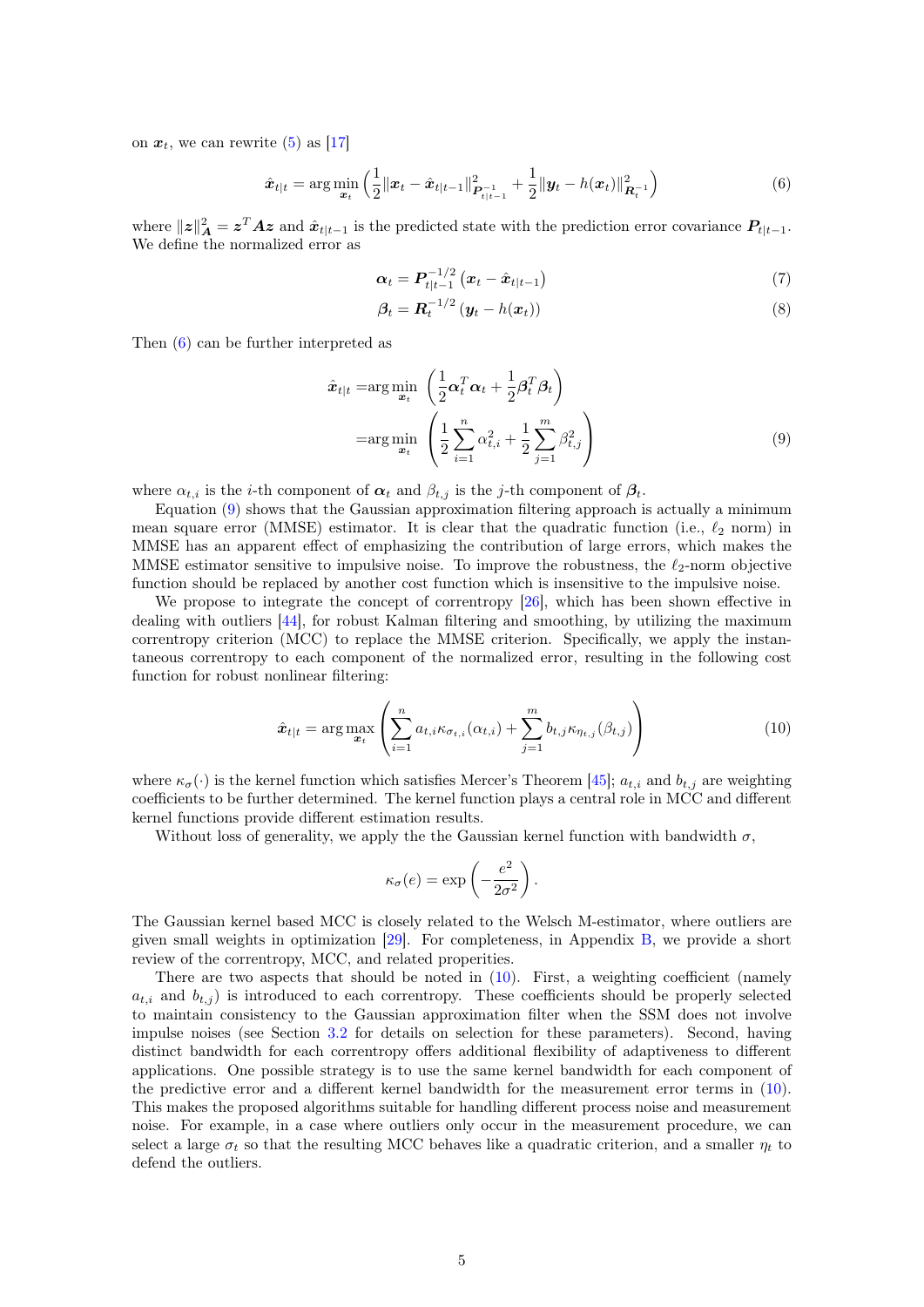#### <span id="page-5-0"></span>3.2 A Half-Quadratic Optimization Based Solution

A number of optimization techniques such as the steepest descent [\[26\]](#page-18-18) and the fixed point iteration approach [\[46\]](#page-20-1) can in principle be applied to solve MCC based problems. However, our correntropy criterion [\(10\)](#page-4-2) involves different kernel bandwidths. The problem can be more efficiently solved by a half-quadratic approach [\[47\]](#page-20-2). Specifically, our proposed solution to [\(10\)](#page-4-2) applies the half-quadratic approach in an iterative manner, through which auxiliary variables are introduced to transform the original problem into a quadratic problem. The resulting quadratic problem can be cast in the conventional Gaussian approximation filtering framework. This is a major advantage of our proposed solution. The half-quadratic approach is based on the concept of the convex conjugate function and, in particular, the following result.

<span id="page-5-3"></span>**Proposition 1.** There exists a convex function  $\psi$ : [−1, 0]  $\rightarrow$  [−1, 0], such that

<span id="page-5-2"></span><span id="page-5-1"></span>
$$
\kappa_{\sigma}(x) = \sup_{-1 \le p < 0} \left( \frac{p}{2\sigma^2} x^2 - \psi(p) \right) \tag{11}
$$

and for a fixed x, the supremum is reached at  $p = -\kappa_{\sigma}(x)$ . Proof: see Appendix [C.](#page-16-0)

Using  $(11)$ , the robust filtering problem  $(10)$  can be reinterpreted in an augmented format as

$$
\hat{\boldsymbol{x}}_{t|t} = \arg \max_{\boldsymbol{p}_t, \boldsymbol{q}_t, \boldsymbol{x}_t} \left\{ \sum_{i=1}^n a_{t,i} \left( \frac{p_{t,i}}{2\sigma_{t,i}^2} \alpha_{t,i}^2 - \psi(p_{t,i}) \right) + \sum_{j=1}^m b_{t,j} \left( \frac{q_{t,j}}{2\eta_{t,j}^2} \beta_{t,j}^2 - \psi(q_{t,j}) \right) \right\} \tag{12}
$$

where  $p_t = \{p_{t,i}\}_{i=1}^n$  and  $q_t = \{q_{t,j}\}_{j=1}^m$  are the collections of the auxiliary variables. As shown in Section [3.3,](#page-6-0) maximizing [\(10\)](#page-4-2) with respect to  $x_t$  is equivalent to maximizing the augmented cost function [\(12\)](#page-5-2) in the enlarged parameter domain, i.e.,  $\{p_t, q_t, x_t\}$ . The augmented optimization problem can be solved in an alternating maximization manner. Specifically, we first maximize [\(12\)](#page-5-2) with respect to  $p_t$  and  $q_t$  while keeping  $x_t$  fixed. Then  $x_t$  is updated with the newest  $p_t$  and  $q_t$ . This process is repeated until a convergence criterion is met.

For the first step of the k-th iteration after  $x_t^{k-1}$  is given and  $\{\alpha_t^{k-1}, \beta_t^{k-1}\}\$  are computed via [\(7\)](#page-4-3)[\(8\)](#page-4-4), by Proposition [1,](#page-5-3)  $p_t^k$  and  $q_t^k$  are updated as follows,

<span id="page-5-5"></span>
$$
p_{t,i}^{k} = -\exp\left(-\frac{(\alpha_{t,i}^{k-1})^2}{2\sigma_{t,i}^2}\right)
$$
\n(13)

<span id="page-5-6"></span>
$$
q_{t,j}^k = -\exp\left(-\frac{(\beta_{t,j}^{k-1})^2}{2\eta_{t,j}^2}\right) \tag{14}
$$

At the beginning of the iterative procedure, i.e.,  $k = 1$ , we set  $\alpha_t^0 = \beta_t^0 = 0$  as the initial condition.

For the second step of the k-th iteration, we fix  $\{p_t^k, q_t^k\}$  and drop the items that do not depend on  $x_t$ , and then  $(12)$  can be simplified as

$$
\hat{\boldsymbol{x}}_{t|t}^k = \arg \max_{\boldsymbol{x}_t} \Big( \sum_{i=1}^n \frac{a_{t,i} p_{t,i}^k}{2 \sigma_{t,i}^2} \alpha_{t,i}^2 + \sum_{j=1}^m \frac{b_{t,j} q_{t,j}^k}{2 \eta_{t,j}^2} \beta_{t,j}^2 \Big) \tag{15}
$$

Before optimizing the above cost function, it is necessary to discuss the choices of the constants  $a_{t,i}$  and  $b_{t,j}$ . In order to maintain the consistency of the Gaussian approximation filter,  $a_{t,i}$  and  $b_{t,j}$ should be properly selected so that  $(15)$  is equivalent to  $(9)$  when both process and measurement noises in the SSM are Gaussian. Specifically, when both noises follow the Gaussian distribution, the following constraints must be in place

<span id="page-5-4"></span>
$$
\frac{a_{t,i}p_{t,i}^k}{\sigma_{t,i}^2} = -1\tag{16}
$$

$$
\frac{b_{t,j}q_{t,j}^k}{\eta_{t,j}^2} = -1\tag{17}
$$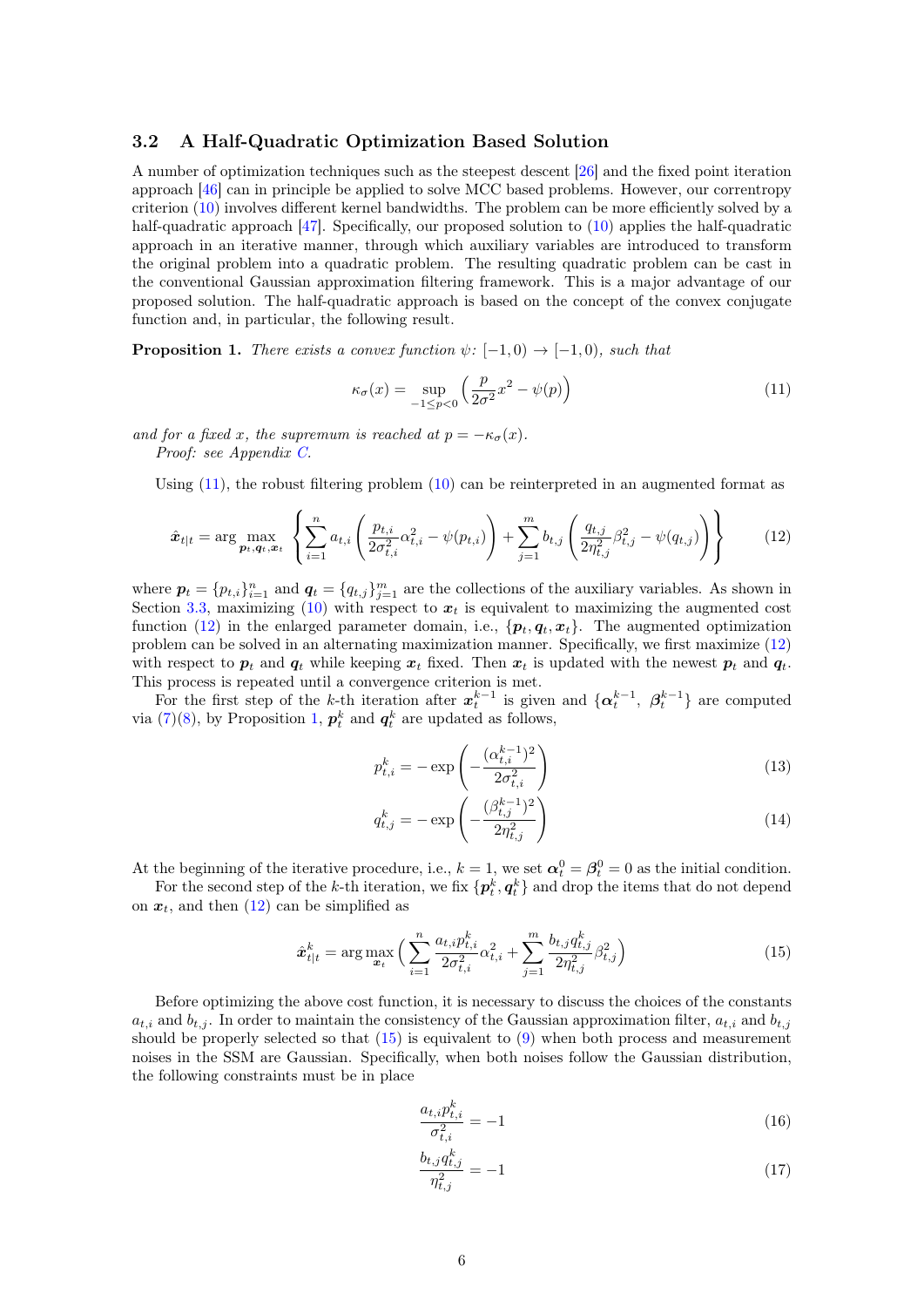In such a case, all bandwidths should be chosen as large as possible so that the correntropy behaves like the  $\ell_2$  norm, and it follows from Proposition [1](#page-5-3) that we can approximate  $\{p_{t,i}^k, q_{t,j}^k\}$  by constant −1. Then the coefficients are obtained as follows

<span id="page-6-1"></span>
$$
a_{t,i} = \sigma_{t,i}^2,\tag{18}
$$

<span id="page-6-3"></span><span id="page-6-2"></span>
$$
b_{t,j} = \eta_{t,j}^2 \tag{19}
$$

Substituting  $(18)$  and  $(19)$  into  $(15)$  leads to the updated cost function:

$$
\hat{\boldsymbol{x}}_{t|t}^{k} = \arg \max_{\boldsymbol{x}_t} \left( \sum_{i=1}^{n} \frac{p_{t,i}^{k}}{2} \alpha_{t,i}^{2} + \sum_{j=1}^{m} \frac{q_{t,j}^{k}}{2} \beta_{t,j}^{2} \right)
$$
(20)

which can equivalently expressed in a matrix format as

$$
\hat{\boldsymbol{x}}_{t|t}^k = \arg\min_{\boldsymbol{x}_t} \left( \frac{1}{2} \boldsymbol{\alpha}_t^T \boldsymbol{\Psi}_t \boldsymbol{\alpha}_t + \frac{1}{2} \boldsymbol{\beta}_t^T \boldsymbol{\Phi}_t \boldsymbol{\beta}_t \right)
$$
(21)

where  $\Psi_t \in \mathbb{R}^{n \times n}$  and  $\Phi_t \in \mathbb{R}^{m \times m}$  are diagonal matrices given by

<span id="page-6-7"></span>
$$
\Psi_t = \text{diag}(-p_{t,1}^k, \cdots, -p_{t,n}^k) \tag{22}
$$

<span id="page-6-8"></span>
$$
\Phi_t = \text{diag}(-q_{t,1}^k, \cdots, -q_{t,m}^k) \tag{23}
$$

Furthermore, substituting  $(7)$  and  $(8)$  into  $(21)$ , we obtain

$$
\hat{\boldsymbol{x}}_{t|t}^{k} = \arg\min_{\boldsymbol{x}_t} \left( \frac{1}{2} ||\boldsymbol{x}_t - \hat{\boldsymbol{x}}_{t|t-1}||_{\boldsymbol{P}_{t|t-1}}^2 + \frac{1}{2} ||\boldsymbol{y}_t - h(\boldsymbol{x}_t)||_{\boldsymbol{R}_t^{-1}}^2 \right)
$$
(24)

where

<span id="page-6-4"></span>
$$
\bar{P}_{t|t-1} = P_{t|t-1}^{1/2} \Psi_t^{-1} P_{t|t-1}^{T/2} \tag{25}
$$

<span id="page-6-6"></span><span id="page-6-5"></span>
$$
\bar{\boldsymbol{R}}_t = \boldsymbol{R}_t^{1/2} \boldsymbol{\Phi}_t^{-1} \boldsymbol{R}_t^{T/2} \tag{26}
$$

We notice that, expect for a different weighting matrix,  $(24)$  is similar to  $(6)$ , which can be efficiently solved in the Kalman filtering framework. Hence the second step of the  $k$ -th iteration can be implemented in the Kalman filtering framework with the modified weighting matrices. Once the  $\hat{x}_{t|t}^k$  is obtained, we can update the weighting matrices and then solve the problem to obtain  $\hat{\bm{x}}_{t|t}^{k+1}$ . The iterative procedure is repeated until a convergence criterion is met. The resulting robust cubature Kalman filter (RCKF) is summarized in Algorithm 1.

A closer examination of the proposed algorithm reveals that it is similar to the conventional Gaussian approximation Kalman filter, with the same prediction update step and iterative measurement update step. As proven by simulation results, the iteration number is relatively small in general (see Section [5](#page-9-0) for more details). Hence the proposed MCC based robust nonlinear Kalman filter has only a slightly higher computational complexity compared with the corresponding Gaussian approximation filer.

#### <span id="page-6-0"></span>3.3 Convergence

In this section, we provide a convergence analysis for the MCC based robust nonlinear Kalman filter. For brevity, we denote the original objective function [\(10\)](#page-4-2) and the transformed cost function [\(12\)](#page-5-2) by  $\mathcal{Q}(\boldsymbol{x}_t)$  and  $\mathcal{J}(\boldsymbol{x}_t, \boldsymbol{p}_t, \boldsymbol{q}_t)$ , respectively. We first show that  $\mathcal{Q}(\boldsymbol{x}_t)$  and  $\mathcal{J}(\boldsymbol{x}_t, \boldsymbol{p}_t, \boldsymbol{q}_t)$  have the same optimal solution. We assume that  $x_t^+$  and  $\{x_t^*, p_t^*, q_t^*\}$  are the optimal solutions to  $\mathcal{Q}(x_t)$  and  $\mathcal{J}(\boldsymbol{x}_t, \boldsymbol{p}_t, \boldsymbol{q}_t)$ , respectively; in addition,  $\{\boldsymbol{p}_t^+, \boldsymbol{q}_t^+\}$  maximize  $\mathcal{J}(\boldsymbol{x}_t, \boldsymbol{p}_t, \boldsymbol{q}_t)$  when  $\boldsymbol{x}_t$  equals  $\boldsymbol{x}_t^+$ . It is clear that

<span id="page-6-9"></span>
$$
\mathcal{Q}(\boldsymbol{x}_t^+) \ge \mathcal{Q}(\boldsymbol{x}_t^*) \tag{27}
$$

$$
\mathcal{J}(\boldsymbol{x}_t^*, \boldsymbol{p}_t^*, \boldsymbol{q}_t^*) \ge \mathcal{J}(\boldsymbol{x}_t^+, \boldsymbol{p}_t^+, \boldsymbol{q}_t^+) \tag{28}
$$

According to Proposition 1, the following equalities hold

 $\mathcal{Q}(\boldsymbol{x}_t^+) = \mathcal{J}(\boldsymbol{x}_t^+, \boldsymbol{p}_t^+, \boldsymbol{q}_t^+$ )  $(29)$ 

<span id="page-6-10"></span>
$$
\mathcal{Q}(\boldsymbol{x}_t^*) = \mathcal{J}(\boldsymbol{x}_t^*, \boldsymbol{p}_t^*, \boldsymbol{q}_t^*)
$$
\n(30)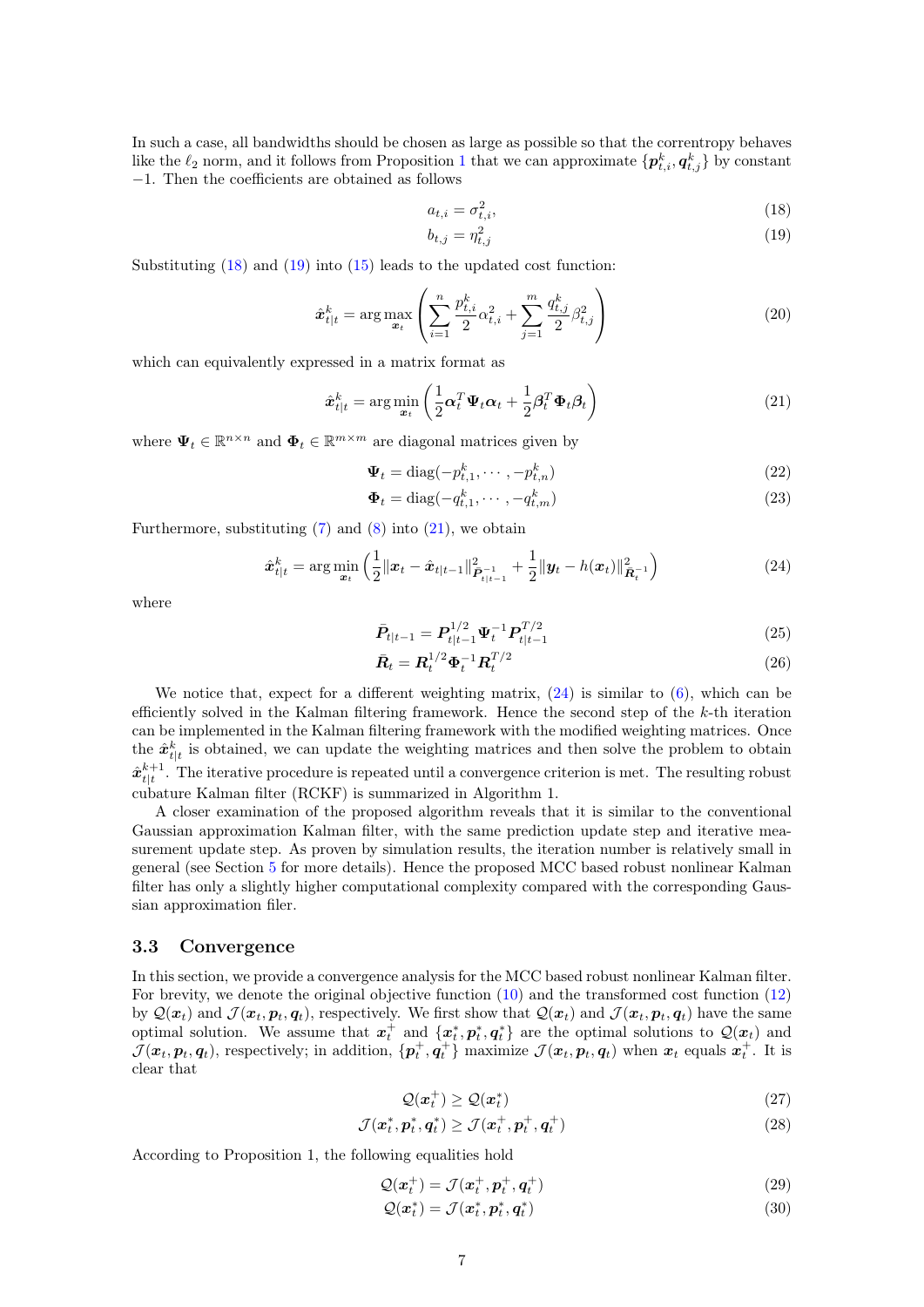Algorithm 1 Robust Cubature Kalman Filter Based on MCC

Input:  $y_{1:T}$ ,  $\hat{x}_{0|0}$ ,  $P_{0|0}$ ,  $Q_{1:T}$ ,  $R_{1:T}$ . **Output:**  $\hat{x}_{t|t}$  and  $P_{t|t}$  for  $t = 1 : T$ . for  $t = 1, \cdots, T$  do 1. Run the prediction step of CKF to calculate  $\hat{x}_{t|t-1}$ and  $P_{t|t-1}$ ; 2. Initialize  $\Psi_t^0 = \mathbf{I}_n, \ \mathbf{\Phi}_t^0 = \mathbf{I}_m, \ k = 0;$ repeat 1. Update  $\bar{P}_{t|t-1}$  via [\(25\)](#page-6-5) and  $\bar{R}_t$  via [\(26\)](#page-6-6); 2. Update the innovation covariance  $P_{yy}$  and the filtering gain  $K_t$  via [\(A.6\)](#page-15-1) and [\(A.8\)](#page-15-2); 3. Calculate the filtering state  $\hat{\boldsymbol{x}}_{t|t}^k$  via [\(A.4\)](#page-15-3); 4. Update  $\Phi_t$  and  $\Psi_t$  via [\(7\)](#page-4-3), [\(8\)](#page-4-4), [\(13\)](#page-5-5), [\(14\)](#page-5-6), [\(22\)](#page-6-7) and  $(23)$ : 5.  $k = k + 1$ until a convergence criterion is met  $\hat{{\bm{x}}}_{t|t} = \hat{{\bm{x}}}_{t|t}^{k-1}; \; \bm{P}_{t|t} = \bm{P}_{t|t-1} - \bm{K}_t \bm{P}_{yy} \bm{K}_t^T.$ end for

Combing [\(27\)](#page-6-9)-[\(30\)](#page-6-10), we obtain that  $\mathcal{Q}(x_t^+) = \mathcal{Q}(x_t^*)$ , which illustrates that the original optimization problem [\(10\)](#page-4-2) and the transformed one [\(12\)](#page-5-2) have the same optimal solution.

Next, we prove that the sequence  $\{x_{t|t}^k, p_t^k, q_t^k\}$  generated by Algorithm 1 converges, i.e.,

$$
\lim_{k \to \infty} \left( \mathcal{J}(\boldsymbol{x}_{t|t}^{k+1}, \boldsymbol{p}_t^{k+1}, \boldsymbol{q}_t^{k+1}) - \mathcal{J}(\boldsymbol{x}_{t|t}^k, \boldsymbol{p}_t^k, \boldsymbol{q}_t^k) \right) = 0 \tag{31}
$$

According to Algorithm 1, the following equations hold

<span id="page-7-3"></span><span id="page-7-2"></span><span id="page-7-1"></span>
$$
\mathcal{J}(\boldsymbol{x}_{t|t}^k, \boldsymbol{p}_t^{k+1} \boldsymbol{q}_t^{k+1}) \ge \mathcal{J}(\boldsymbol{x}_{t|t}^k, \boldsymbol{p}_t^k, \boldsymbol{q}_t^k)
$$
\n(32)

$$
\mathcal{J}(\boldsymbol{x}_{t|t}^{k+1}, \boldsymbol{p}_t^{k+1} \boldsymbol{q}_t^{k+1}) \ge \mathcal{J}(\boldsymbol{x}_{t|t}^k, \boldsymbol{p}_t^{k+1} \boldsymbol{q}_t^{k+1})
$$
\n(33)

Combining [\(32\)](#page-7-1) and [\(33\)](#page-7-2), we conclude that the sequence  $\mathcal{J}(\mathbf{x}_{t|t}^k, \mathbf{p}_t^k, \mathbf{q}_t^k)$  produced by Algorithm 1 is non-decreasing. Furthermore, the objective function [\(12\)](#page-5-2) is bounded above. According to the monotone convergence theorem [\[48\]](#page-20-3), we can draw the conclusion that [\(31\)](#page-7-3) holds.

To sum up, our proposed robust filtering algorithm yields the same solution of the original problem through the half-quadratic technique and its iteratively generated sequence converges. The proof of convergence is now complete.

### <span id="page-7-0"></span>4 Robust Nonlinear Kalman Smoother with MCC

In this section, we derive the MCC based robust Kalman smoother along with the similar clue in Section [3.](#page-3-0) In the Bayesian smoothing paradigm, the posterior density of the states  $p(\mathbf{x}_{0:T} | \mathbf{y}_{1:T})$  is given by

<span id="page-7-4"></span>
$$
p(\boldsymbol{x}_{0:T}|\boldsymbol{y}_{1:T}) \propto p(\boldsymbol{x}_0) \prod_{t=1}^T p(\boldsymbol{x}_t|\boldsymbol{x}_{t-1}) \prod_{t=1}^T p(\boldsymbol{y}_t|\boldsymbol{x}_t)
$$
\n(34)

The MAP estimate of the smoothed states is obtained by minimizing the negative log posterior density  $p(\boldsymbol{x}_{0:T} | \boldsymbol{y}_{1:T}),$  i.e.,

$$
\hat{\boldsymbol{x}}_{0:T|T} = \arg\min_{\boldsymbol{x}_{0:T}} \Big( -\log\left(p(\boldsymbol{x}_0)\right) - \sum_{t=1}^T \log\left(p(\boldsymbol{x}_t|\boldsymbol{x}_{t-1})\right) - \sum_{t=1}^T \log\left(p(\boldsymbol{y}_t|\boldsymbol{x}_t)\right) \Big) \tag{35}
$$

Under the Gaussian assumption and dropping the terms that do not relate on  $x_{0:T}$ ,  $\hat{x}_{0:T|T}$  can be obtained by

$$
\hat{\boldsymbol{x}}_{0:T|T} = \arg\min_{\boldsymbol{x}_{0:T}} \left( \frac{1}{2} \sum_{t=1}^T \|\boldsymbol{x}_t - f(\boldsymbol{x}_{t-1})\|_{\boldsymbol{Q}_{t-1}^{-1}}^2 + \frac{1}{2} \sum_{t=1}^T \|\boldsymbol{y}_t - h(\boldsymbol{x}_t)\|_{\boldsymbol{R}_t^{-1}}^2 + \frac{1}{2} \|\boldsymbol{x}_0 - \hat{\boldsymbol{x}}_{0|0}\|_{\boldsymbol{P}_{0|0}^{-1}}^2 \right) (36)
$$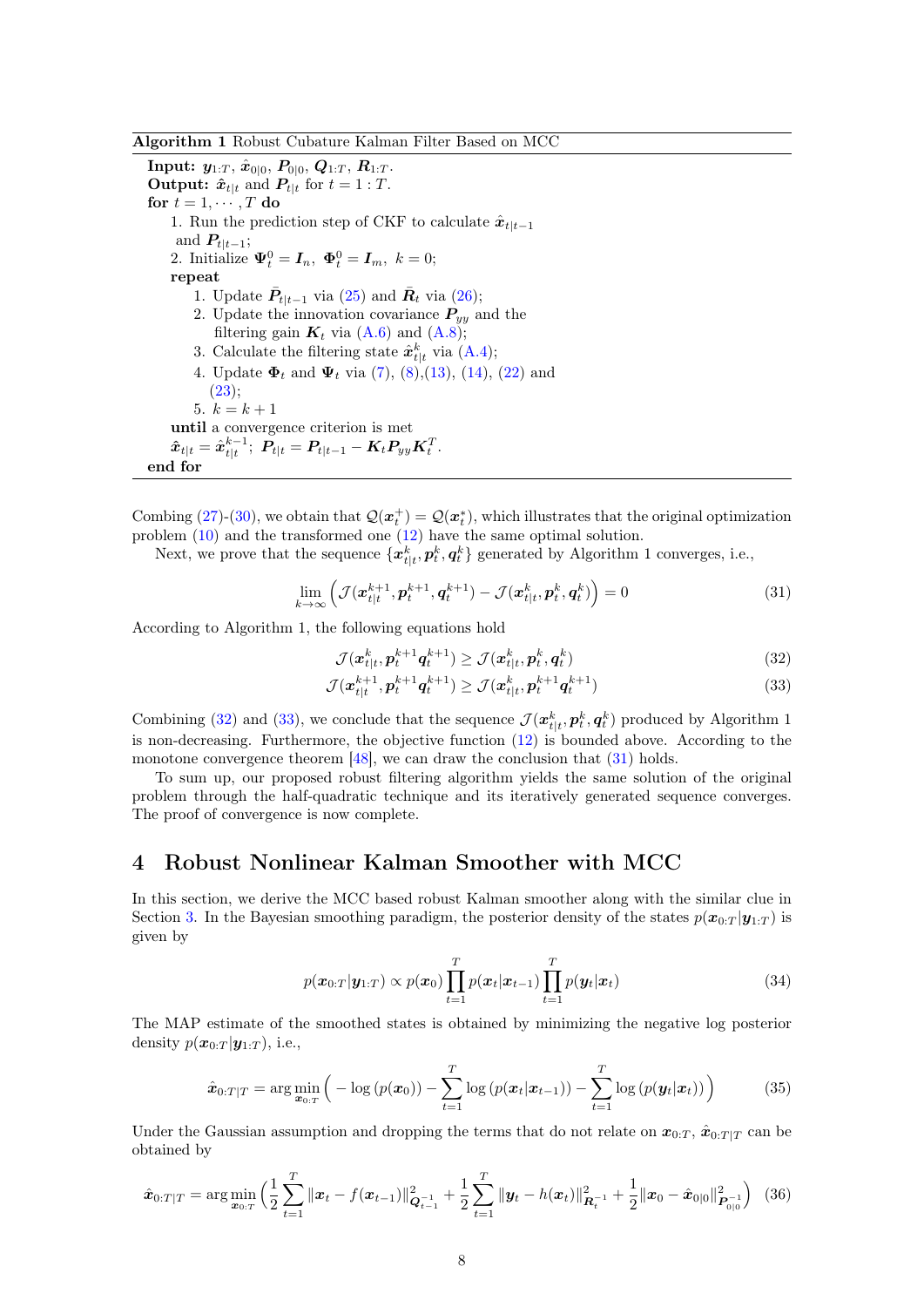Similarly, [\(36\)](#page-7-4) can be written in terms of fitting errors as

$$
\hat{\mathbf{x}}_{0:T|T} = \arg \min_{\mathbf{x}_{0:T}} \left( \frac{1}{2} \sum_{t=0}^{T} \alpha_t^T \alpha_t + \frac{1}{2} \sum_{t=1}^{T} \beta_t^T \beta_t \right)
$$
\n
$$
= \arg \min_{\mathbf{x}_{0:T}} \left( \frac{1}{2} \sum_{t=0}^{T} \sum_{i=1}^{n} \alpha_{t,i}^2 + \frac{1}{2} \sum_{t=1}^{T} \sum_{j=1}^{m} \beta_{t,j}^2 \right)
$$
\n(37)

where  $\beta_t$  has a same definition in [\(8\)](#page-4-4),  $\alpha_t$  is redefined as

<span id="page-8-3"></span><span id="page-8-1"></span><span id="page-8-0"></span>
$$
\boldsymbol{\alpha}_{t} = \begin{cases} P_{0|0}^{-1/2} \left( \boldsymbol{x}_{0} - \hat{\boldsymbol{x}}_{0|0} \right), & t = 0 \\ \boldsymbol{Q}_{t-1}^{-1/2} \left( \boldsymbol{x}_{t} - h(\boldsymbol{x}_{t-1}) \right), & t \neq 0 \end{cases}
$$
(38)

Akin to the robust nonlinear Kalman filter, we replace the quadratic loss with the weighted instantaneous correntropy for each component of the normalized error, resulting in the following objective function for the nonlinear robust smoother

$$
\hat{\boldsymbol{x}}_{0:T|T} = \arg \max_{\boldsymbol{x}_{0:T}} \left( \sum_{t=0}^{T} \sum_{i=1}^{n} a_{t,i} \kappa_{\sigma_{t,i}} (\alpha_{t,i}) + \sum_{t=1}^{T} \sum_{j=1}^{m} b_{t,j} \kappa_{\eta_{t,j}} (\beta_{t,j}) \right)
$$
(39)

where  ${a_{t,i}, b_{t,j}}$  are parameters that should be selected to maintain the consistency of the Gaussian approximation smoother when the SSM does not involve the impulsive noises, similarly to the filtering case discussed in Section [3.1.](#page-3-2) According to Proposition 1, [\(39\)](#page-8-0) can be transformed as

$$
\hat{\boldsymbol{x}}_{0:T|T} = \arg \max_{\boldsymbol{x}, \boldsymbol{p}, \boldsymbol{q}} \left( \sum_{t=0}^{T} \sum_{i=1}^{n} a_{t,i} \left( \frac{p_{t,i}}{2\sigma_{t,i}^2} \alpha_{t,i}^2 - \psi(p_{t,i}) \right) + \sum_{t=1}^{T} \sum_{j=1}^{m} b_{t,i} \left( \frac{q_{t,i}}{2\eta_{t,i}^2} \beta_{t,i}^2 - \psi(q_{t,i}) \right) \right)
$$
(40)

where  $\boldsymbol{x} = \{\boldsymbol{x}_t\}_{t=0}^T$ ,  $\boldsymbol{p} = \{\boldsymbol{p}_t\}_{t=0}^T$  and  $\boldsymbol{q} = \{\boldsymbol{q}_t\}_{t=1}^T$  are the collections of all variables to be optimized.

Again, the augmented objective function can be solved in an iterative manner via the halfquadratic method. First of all, fixing the states and optimizing  $(40)$  with respect to p and q according to Proposition 1, we obtain the same updating equations for  $\{p_{t,i}, q_{t,j}\}$  as shown in  $(13)(14)$  $(13)(14)$ . Next, keeping **p** and **q** fixed and dropping the items that do not relate to the state, one can update the smoothed state  $\hat{\boldsymbol{x}}_{0:T|T}$  though

<span id="page-8-2"></span>
$$
\hat{\boldsymbol{x}}_{0:T|T} = \arg \max_{\boldsymbol{x}_{0:T}} \left( \sum_{t=0}^{T} \sum_{i=1}^{n} \frac{p_{t,i} a_{t,i}}{2\sigma_{t,i}^2} \alpha_{t,i}^2 + \sum_{t=1}^{T} \sum_{j=1}^{m} \frac{q_{t,i} b_{t,i}}{2\eta_{t,i}^2} \beta_{t,i}^2 \right)
$$
(41)

Similarly, to maintain the consistency of the Gaussian approximation smoother when the SSM dose not involve any impulsive noise, the coefficients should be selected by [\(18\)](#page-6-1) and [\(19\)](#page-6-2). Substituting [\(18\)](#page-6-1) and [\(19\)](#page-6-2) into [\(41\)](#page-8-2), the objective function is updated as

$$
\hat{\boldsymbol{x}}_{0:T|T} = \arg \max_{\boldsymbol{x}_{0:T}} \left( \sum_{t=0}^{T} \sum_{i=1}^{n} \frac{1}{2} p_{t,i} \alpha_{t,i}^2 + \sum_{t=1}^{T} \sum_{j=1}^{m} \frac{1}{2} q_{t,i} \beta_{t,i}^2 \right)
$$
(42)

Writing in matrix format, we get

<span id="page-8-5"></span><span id="page-8-4"></span>
$$
\hat{\boldsymbol{x}}_{0:T|T} = \arg\min_{\boldsymbol{x}_{0:T}} \left( \frac{1}{2} \sum_{t=0}^{T} \boldsymbol{\alpha}_t^T \boldsymbol{\Psi}_t \boldsymbol{\alpha}_t + \frac{1}{2} \sum_{t=1}^{T} \boldsymbol{\beta}_t^T \boldsymbol{\Phi}_t \boldsymbol{\beta}_t \right)
$$
(43)

where  $\Psi_t \in \mathbb{R}^{n \times n}$  and  $\Phi_t \in \mathbb{R}^{m \times m}$  are diagonal matrixes, given by [\(22\)](#page-6-7) and [\(23\)](#page-6-8), respectively. Furthermore, substituting the expression of  $\alpha_t$  and  $\beta_t$ , namely [\(38\)](#page-8-3) and [\(8\)](#page-4-4), into [\(43\)](#page-8-4), we obtain

$$
\hat{\boldsymbol{x}}_{0:T|T} = \arg\min_{\boldsymbol{x}_{0:T}} \left( \frac{1}{2} \sum_{t=1}^{T} ||\boldsymbol{x}_t - f(\boldsymbol{x}_{t-1})||_{\bar{\boldsymbol{Q}}_{t-1}^{-1}}^2 + \frac{1}{2} \sum_{t=1}^{T} ||\boldsymbol{y}_t - h(\boldsymbol{x}_t)||_{\bar{\boldsymbol{R}}_t^{-1}}^2 + \frac{1}{2} ||\boldsymbol{x}_0 - \hat{\boldsymbol{x}}_{0|0}||_{\bar{\boldsymbol{P}}_{0|0}^{-1}}^2 \right) (44)
$$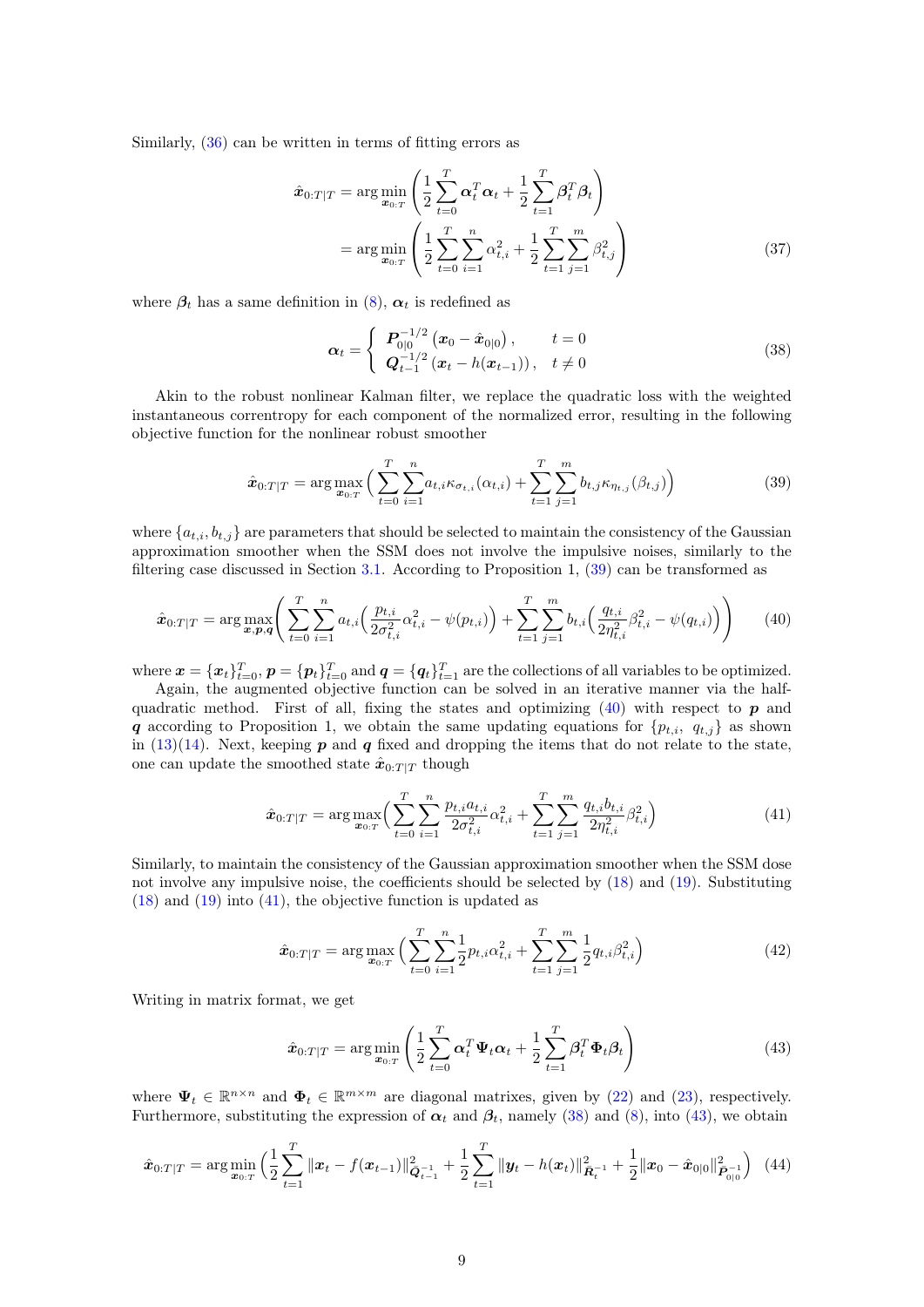where

<span id="page-9-1"></span>
$$
\bar{Q}_{t-1} = Q_{t-1}^{1/2} \Psi_t^{-1} Q_{t-1}^{T/2}
$$
\n(45)

$$
\bar{\boldsymbol{R}}_t = \boldsymbol{R}_t^{1/2} \boldsymbol{\Phi}_t^{-1} \boldsymbol{R}_t^{T/2} \tag{46}
$$

<span id="page-9-2"></span>
$$
\bar{P}_{0|0} = P_{0|0}^{1/2} \Psi_0^{-1} P_{0|0}^{T/2} \tag{47}
$$

The objective function [\(44\)](#page-8-5) can be solved by CKS, which provides updates of the state  $\hat{x}_0$ - $T|T$ . The iterative procedure is repeated till some convergence criterion is met. The detailed robust cubature Kalman smoother (RCKS) is summarized in Algorithm 2.

Algorithm 2 MCC Based Robust Cubature Kalman Smoother

Input:  $y_{1:T}$ ,  $\hat{x}_0$ ,  $P_0$ ,  $Q_{1:T}$ ,  $R_{1:T}$ . **Output:**  $\hat{x}_{t|T}$  and  $P_{t|T}$  for  $t = 1 : T$ . Initialized:  $k = 0$ ,  $\Psi_t = I_n$ ,  $\Phi_t = I_m$ repeat 1. Update  $\bar{Q}_{t-1}, \bar{R}_t$  and  $\bar{P}_0$  via [\(45\)](#page-9-1)-[\(47\)](#page-9-2); 2. Update  $\hat{\boldsymbol{x}}_{0:T|T}^{k}$  and  $\boldsymbol{P}_{0:T|T}^{k}$  via CKS; 3. Update  $\Phi_t$  and  $\Psi_t$  via [\(38\)](#page-8-3), [\(8\)](#page-4-4), [\(13\)](#page-5-5), [\(14\)](#page-5-6), [\(22\)](#page-6-7) and  $(23)$ ; 4.  $k = k + 1$ ; until a convergence criterion is met;  $\boldsymbol{\hat{x}}_{t|T} = \boldsymbol{\hat{x}}_{t|T}^{(k-1)}$  $\frac{(k-1)}{t|T}$  and  $\bm{P}_{t|T} = \bm{P}_{t|T}^{(k-1)}$  $t|T^{-1}$ ;

It can be seen that the proposed robust nonlinear Kalman smoother actually contains two steps in each iteration, i.e., updating the noise covariance and running the conventional Gaussian approximation smoother. One can follow similar steps used in Section [3.3](#page-6-0) and show that the proposed nonlinear robust Kalman smoother converges to a local minimum of the cost function.

# <span id="page-9-0"></span>5 Numerical Simulations

Numerical examples are presented in this section to illustrate the performance of the proposed RCKF and RCKS in the presence of heavy-tailed noises. We also compare the state estimates of the proposed algorithms with those of the conventional CKF [\[4\]](#page-17-3), conventional CKS [\[43\]](#page-19-16), linear regression and MCC based robust Kalman filter (LRKF) [\[27\]](#page-19-0), nonlinear regression based Huber Kalman filter (HRKF) [\[16\]](#page-18-8) and variational Bayesian based student's cubature Kalman smoother (TCKS) [\[21\]](#page-18-13). The LRKF is originally proposed in the unscented Kalman filter (UKF) framework and here for consistency with the other compared algorithms, we set parameters  $(\alpha, \beta, \kappa)$  =  $(1, 0, 0)$  in LRKF, which makes it functionally equivalent to a CKF. Other design parameters in the aforementioned algorithms are set as recommended in their literatures. In the simulation, we take the following convergence criterion,  $\|\hat{x}_{t|t}^k - \hat{x}_{t|t}^{k-1}\|/\|\hat{x}_{t|t}^{k-1}\| \leq 10^{-6}$  in filtering and  $\max(||\hat{x}_{t|T}^k - \hat{x}_{t|T}^{k-1}||/||\hat{x}_{t|T}^{k-1}||) \leq 10^{-6}$  for  $t = 1, \cdots, T$  in smoothing.

### 5.1 Van der Pol Oscillator

The Van der Pol oscillator (VPO) model [\[49\]](#page-20-4) is usually used as a benchmark for testing the performance of nonlinear filters and smoothers. The continuous-time nonlinear dynamics of the VPO is governed by the following differential equations

$$
\dot{x}_1 = x_2 \tag{48}
$$

<span id="page-9-3"></span>
$$
\dot{x}_2 = \mu \left( 1 - x_1^2 \right) x_2 - x_1 \tag{49}
$$

where  $\mu$  is a scalar parameter indicating the nonlinearity. Discretization of the VPO yields

$$
\boldsymbol{x}_{t+1} = \begin{pmatrix} x_{1,t} + \int_{t}^{t+\delta} x_2 dt \\ x_{2,t} + \int_{t}^{t+\delta} \left( \mu \left( 1 - x_1^2 \right) x_2 - x_1 \right) dt \end{pmatrix} + \boldsymbol{\omega}_t \tag{50}
$$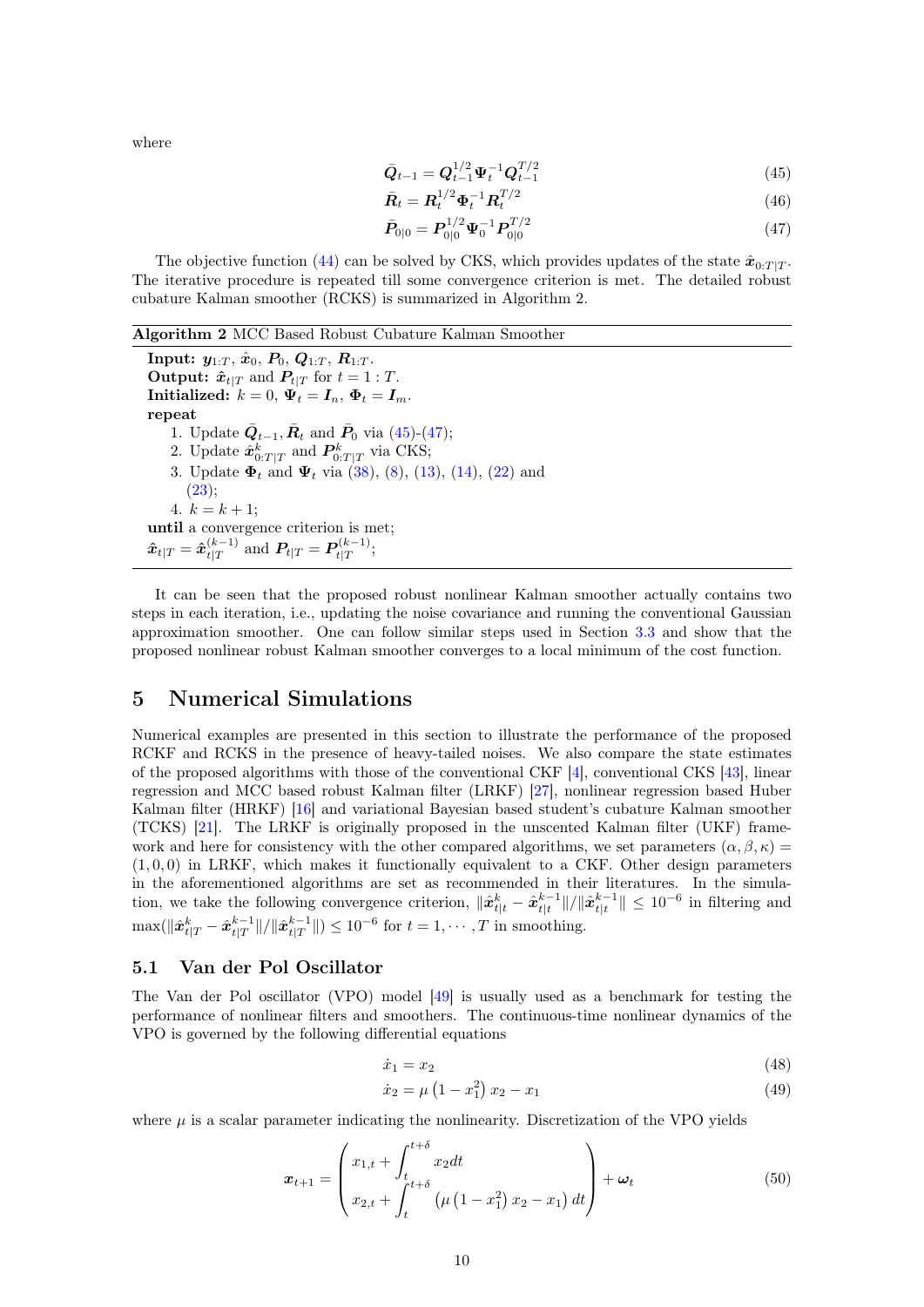where  $\boldsymbol{x}_t = [x_{1,t}, x_{2,t}]^T$  is the state,  $\boldsymbol{\omega}_t$  is the process noise to model the discretization error, and  $\delta$ is the sampling interval. The integral terms in [\(50\)](#page-9-3) are numerically calculated by the fourth-order Runge-Kutta scheme with a time step of the sampling interval. Furthermore, we assume that the state is measured by the following noise disturbed nonlinear procedure

$$
y_t = (x_{1,t} - 1)^2 + 1 + v_t \tag{51}
$$

Both noises are generated from the mixed-Gaussian model [\[19\]](#page-18-11):

$$
\omega_{t-1} \sim (1 - p_1) \mathcal{N}(0, \mathbf{Q}_{t-1}) + p_1 \mathcal{N}(0, \phi_1 \mathbf{Q}_{t-1})
$$
\n(52)

$$
v_t \sim (1 - p_2) \mathcal{N}(0, R_t) + p_2 \mathcal{N}(0, \phi_2 R_t)
$$
\n(53)

where  $p_1$  and  $p_2$  are the contaminating parameters,  $\phi_1$  and  $\phi_2$  are the scaling factors indicating the strength of the contaminating noises, and  $\mathbf{Q}_{t-1}$  and  $R_t$  are the covariance matrices of the nominal process noise and measurement noise, respectively.

In the simulation, we select  $\mu = 1$  and total samples  $T = 120$  with the sampling interval  $\delta = 0.1$ s. The initial state  $\hat{x}_{0|0}$  follows  $\mathcal{N}(x_0, 0.01I_2)$  with  $x_0 = [0, -0.5]^T$ . The covariance of the noises are set as  $Q_{t-1} = 0.01I_2$  and  $R_t = 1$ , respectively. The covariance of the contaminating part in each noise is controlled by  $\phi_1 = 10$  and  $\phi_2 = 50$ . Specifically, three scenarios are considered: 1) all noises are Gaussian, i.e.,  $p_1 = p_2 = 0$ ; 2) the process noise is a Gaussian noise while the measurement noise is a heavy-tailed noise, i.e.,  $p_1 = 0$  and  $p_2 = 0.2$ ; 3) both process and measurement noises are heavy-tailed noises, i.e.,  $p_1 = p_2 = 0.2$ .

For fair comparison, we implement  $L = 1000$  Monte Carol runs in each scenario. We use the implementation time (IT) and time-averaged root mean square error (TRMSE) as performance metrics. The TRMSE is defined as

<span id="page-10-1"></span>
$$
TRMSE = \frac{1}{T} \sum_{t=1}^{T} \sqrt{\frac{1}{L} \sum_{i=1}^{L} (x_t^i - \hat{x}_t^i)^2}
$$
(54)

where  $x_t^i$  and  $\hat{x}_t^i$ , respectively, denote the true and estimated state component at time t in the i-th Monte Carlo run.

The kernel size is the only design parameter in the proposed algorithms and it has a significant impact on the performance of the RCKF and RCKS. Therefore, we studied the performance of the proposed algorithms with three different kernel sizes, i.e.,  $\sigma_t = \eta_t = 2$ ;  $\sigma_t = 20$ ,  $\eta_t = 2$  and  $\sigma_t = \eta_t = 20$ , and the results are labeled as RCKF1/RCKS1, RCKF2/RCKS2 and RCKF3/RCKS3, respectively. The conventional CKF and CKS are also implemented as a performance benchmark.

<span id="page-10-0"></span>Fig. [1](#page-11-0) shows the TRMSEs while the IT is collected in Table [1.](#page-10-0) It can be seen, as expected, the smoothers have higher accuracies at the cost of more computational time than their filtering counterparts due to the use of backward procedure. The IT of the robust estimators with different kernel sizes in three scenarios are similar, which implies the IT of the proposed algorithms is insensitive to the kernel size.

Table 1: The implementation time of different methods

| Method            | IT/s  |       |                | Method | IT/s  |       |       |
|-------------------|-------|-------|----------------|--------|-------|-------|-------|
|                   |       | 82    | S <sub>3</sub> |        | S1    | 82    | S3    |
| <b>CKF</b>        | 37.1  | 36.8  | 36.6           | RCKF1  | 142.6 | 140.9 | 130.8 |
| <b>CKS</b>        | 44.5  | 43.8  | 42.1           | RCKS1  | 643.0 | 590.7 | 533.3 |
| RCKF <sub>2</sub> | 136.7 | 133.0 | 122.4          | RCKF3  | 127.8 | 130.8 | 122.0 |
| RCKS <sub>2</sub> | 648.5 | 588.6 | 532.4          | RCKS3  | 642.8 | 589.8 | 531.9 |

In the scenario 1, the robust algorithms are similar to the conventional ones, which suggest that the robust algorithms are consistent with the conventional ones. When heavy-tailed noises are involved, taking their characteristics into account in general pays off in terms of accuracy, while the computational time increase because of their iterative procedure. It is observed that CKF3/CKS3, which employ a larger kernel size, perform the worst among the robust algorithms. CKF1/CKS1 and CKF2/CKS2 are slightly different in their perfermance, which is caused by their different kernel sizes.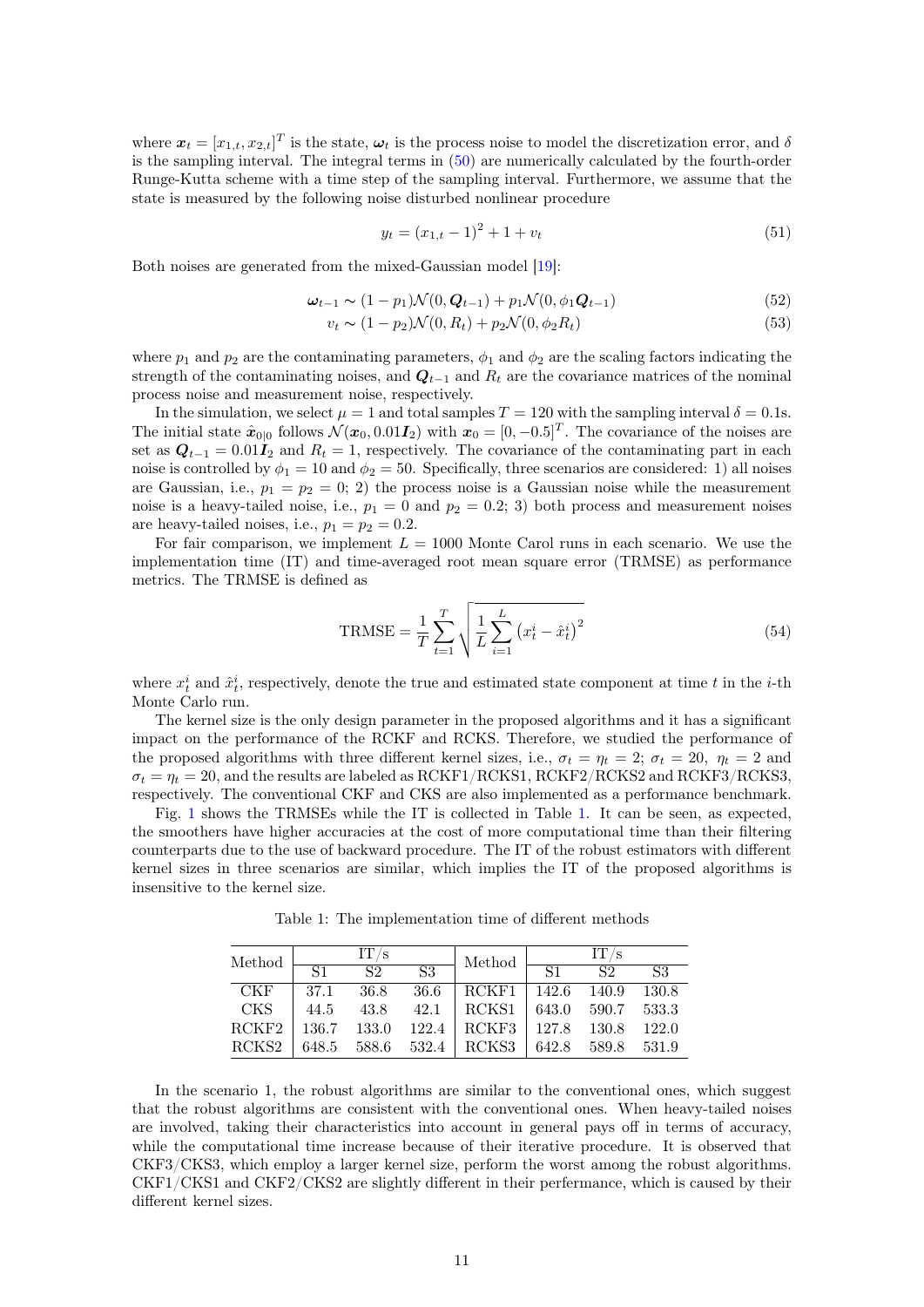<span id="page-11-0"></span>

<span id="page-11-1"></span>Figure 1: The TRMSEs of different methods for  $x_1$  (top) and  $x_2$  (bottom).

| Method      |                | IT/s  |                | Method      | IT/s           |                |       |
|-------------|----------------|-------|----------------|-------------|----------------|----------------|-------|
|             | S <sub>1</sub> | S2    | S <sub>3</sub> |             | S <sub>1</sub> | S <sub>2</sub> | S3    |
| <b>CKF</b>  | 37.1           | 36.8  | 36.6           | <b>CKS</b>  | 44.5           | 43.8           | 42.1  |
| <b>RCKF</b> | 136.7          | 133.0 | 132.4          | <b>RCKS</b> | 648.5          | 588.6          | 532.4 |
| LRKF        | 95.1           | 98.3  | 90.4           | <b>TCKS</b> | 1097.2         | 964.4          | 941.1 |
| <b>HRKF</b> | 66.1           | 68.1  | 63.9           |             |                |                |       |

Table 2: The implementation time of different methods

Next we present comparison results for different algorithms. For fairness, we set all kernel sizes to 2 in LRKF, RCKF and RCKS. Fig. [2](#page-12-0) shows the TRMSEs of the different algorithms in the three scenarios and the IT of the different algorithms are given in Table [2.](#page-11-1) It is clear that all robust algorithms have a similar performance as that of the conventional estimators in the scenario when all noises are Gaussian. However, in the presence of the heavy-tailed noises, the robust estimators have a significant improvement over the conventional algorithms, which does not account for the presence of outliers. It is observed that the proposed RCKF outperforms HRKF. This is mainly because the MCC is instinctively more suitable for heavy-tailed noise than Huber's function. It is also seen that RCKF has a slight gain than LRKF. This is because, while both algorithms are derived from MCC, LRKF is based on a linear regression which introduces the linearzation error. Although RCKF is better than LRKF and HRKF in accuracy, the former has a higher IT than the latter, by 30% and 95%, respectively. On the other hand, all three smoothers have smaller TRMSEs than their filtering counterparts. The proposed RCKS has a similar performance to that of TCKS and both outperform the traditional CKS. TCKS, however, needs about 40% more IT than the proposed RCKS.

The TRMSE versus the increase of the contamination ratio is also studied, as shown in Fig. [3.](#page-13-0) The TRMSEs of the two traditional algorithms rise considerably, while the inverse is true for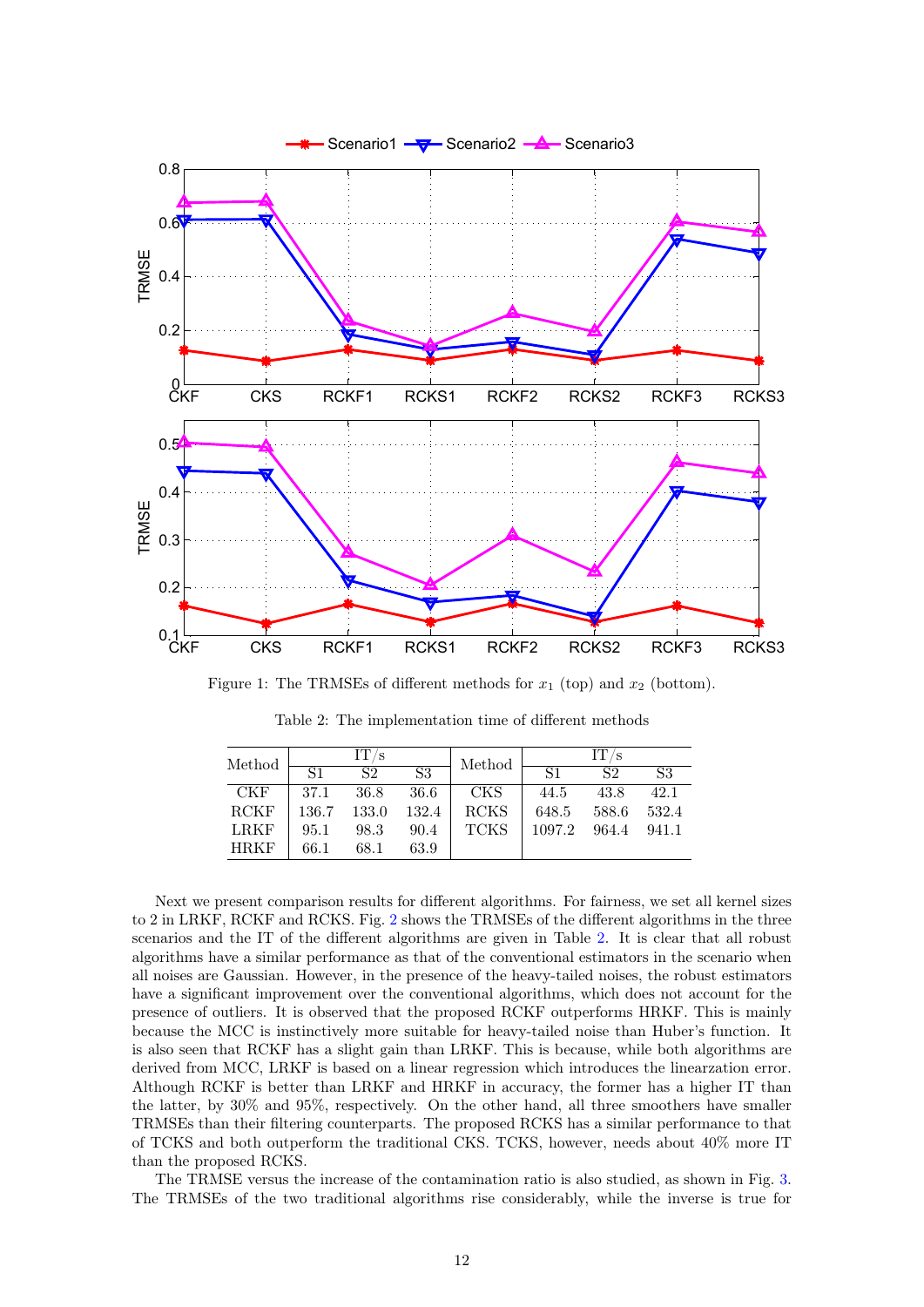<span id="page-12-0"></span>

Figure 2: The TRMSEs of the different methods for  $x_1$  (top) and  $x_2$  (bottom).

all robust algorithms except HRKF. The slightly increasing TRMSEs of the robust algorithms suggests that these algorithms are relatively insensitive to the level of the heavy-tailed noise. The TRMSEs of HRKF have a slight increase when the contamination ratio is relatively small and then the increase is more notable when the contamination ratio becomes larger, confirming that Huber's function based robust estimators performs well only at relativly low levels of contamination.

### 5.2 Agile Target Tracking

Here we consider the problem of tracking an agile target which is observed by an active radar located at the original point. The outliers may occur in both the process and measurement procedure due to the rapid motion of the target or disturbances experienced by the radar. The SSM is formulated as [\[50,](#page-20-5) [51,](#page-20-6) [52,](#page-20-7) [21\]](#page-18-13)

$$
\boldsymbol{x}_t = \begin{bmatrix} \boldsymbol{I}_2 & \delta \boldsymbol{I}_2 \\ \mathbf{0} & \boldsymbol{I}_2 \end{bmatrix} \boldsymbol{x}_{t-1} + \boldsymbol{\omega}_{t-1} \tag{55}
$$

$$
\mathbf{y}_t = \left[ \begin{array}{c} \sqrt{a_t^2 + b_t^2} \\ \mathrm{atan2}(b_t, a_t) \end{array} \right] + \mathbf{v}_t \tag{56}
$$

where  $\boldsymbol{x}_t = [a_t, b_t, \dot{a}_t, \dot{b}_t]^T$  is the state;  $a_t, b_t, \dot{a}_t$  and  $\dot{b}_t$  denote the positions and corresponding velocities in Cartesian coordinates;  $\delta = 0.5$  is the sampling interval and atan2 is the four-quadrant inverse tangent function. In the simulation, the initial state  $\hat{x}_{0|0}$  is randomly chosen from  $\mathcal{N}(x_0, \textbf{\textit{P}}_0)$ with the true initial state  $x_0 = [-10000; 10000; 30; -40]^T$  and corresponding error covariance  $P_0 = 100I_4$ . Outlier-corrupted process and measurement noises are generated from the following Gaussian mixture model:

$$
\omega_{t-1} \sim 0.8 \mathcal{N}(0, \mathbf{Q}_{t-1}) + 0.2 \mathcal{N}(0, 10 \mathbf{Q}_{t-1}) \tag{57}
$$

$$
\boldsymbol{v}_t \sim 0.8 \mathcal{N}(0, \boldsymbol{R}_t) + 0.2 \mathcal{N}(0, 50 \boldsymbol{R}_t)
$$
\n
$$
\tag{58}
$$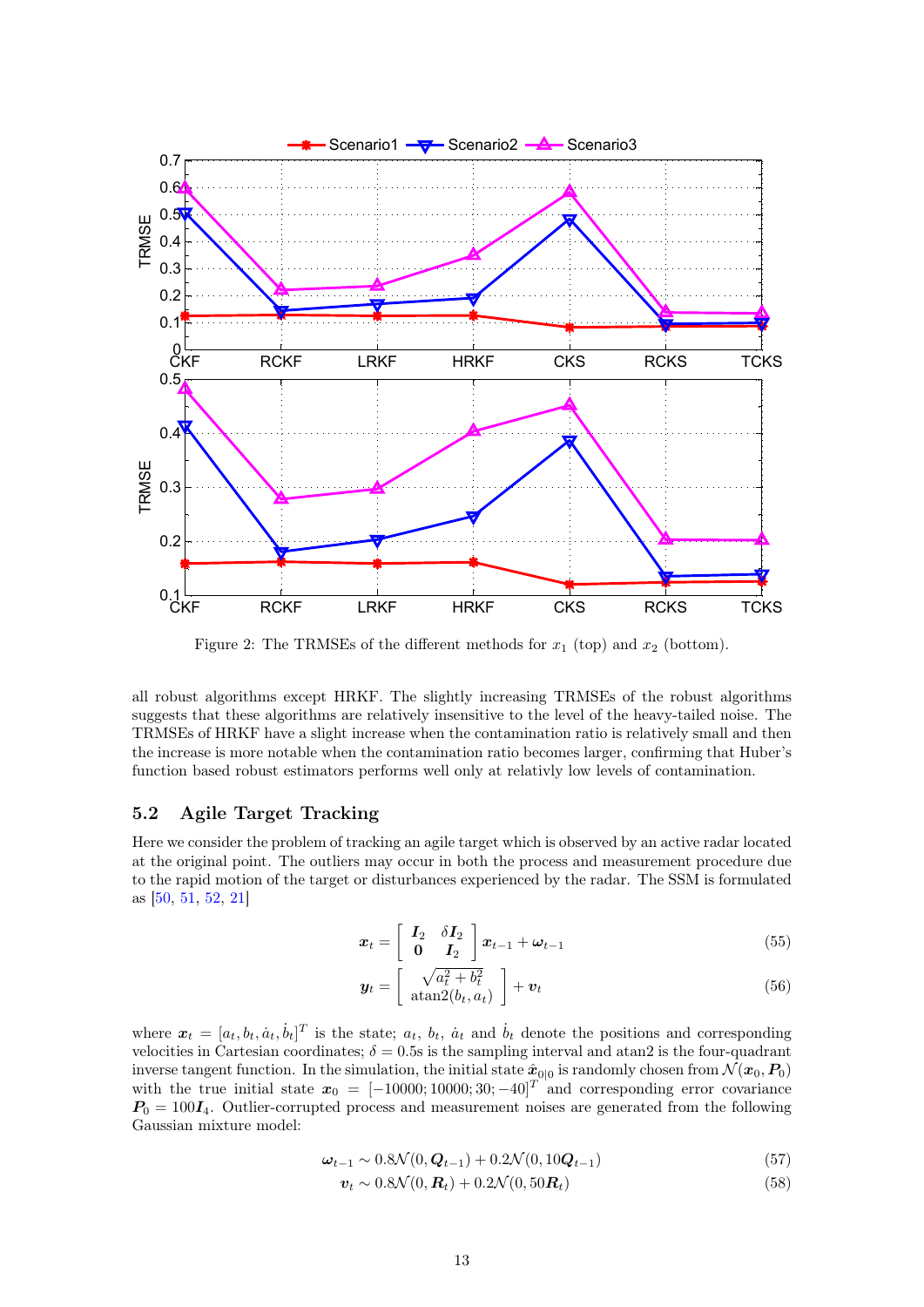<span id="page-13-0"></span>

Figure 3: TRMSE of different estimators via the contamination ratio. Top: varying  $p_1$  with fixed  $p_2 = 0.2$ , (a) TRMSE of the first component; (b) TRMSE of the second component. Bottom: varying  $p_2$  with fixed  $p_1 = 0.2$ , (c) TRMSE of the first component; (d) TRMSE of the second component.

where the nominal covariance matrices for the process and measurement noise, i.e.  $\bf{Q}$  and  $\bf{R}$ , are given as

$$
\mathbf{Q}_{t-1} = \begin{bmatrix} \frac{\delta^3}{3} \mathbf{I}_2 & \frac{\delta^2}{2} \mathbf{I}_2 \\ \frac{\delta^2}{2} \mathbf{I}_2 & \delta \mathbf{I}_2 \end{bmatrix}, \ \mathbf{R}_t = \begin{bmatrix} 100 \text{m}^2 & 0 \\ 0 & 16 \text{mrad}^2 \end{bmatrix}
$$
(59)

 $L = 1000$  independent Monte-Carlo runs are implemented and in each run  $T = 200$  noisy measurements are collected. The root mean square error (RMSE) of position and velocity are performed as performance metrics, which are defined as

RMSE<sub>pos</sub>
$$
(t) = \sqrt{\frac{1}{L} \sum_{i=1}^{L} \left( (a_t^i - \hat{a}_t^i)^2 + (b_t^i - \hat{b}_t^i)^2 \right)}
$$
 (60)

where  $a_t^i$  and  $\hat{a}_t^i$  have similar meanings in [\(54\)](#page-10-1). Akin to position, the RMSE of velocity can also be formulated.

Fig. [4](#page-14-2) shows the RMSEs of the position and velocity for the compared algorithms. It can be seen that the robust filters have a significant improvement except HRKF. Although both RCKF and LRKF are based on MCC, the proposed RCKF performs better than the LRKF, mainly because LRKF is based a linear regression, which introduces the linearzation error. The superiority of both RCKS and TCKS are also illustrated in Fig. [4](#page-14-2) where RCKS has a similar performance as the TCKS.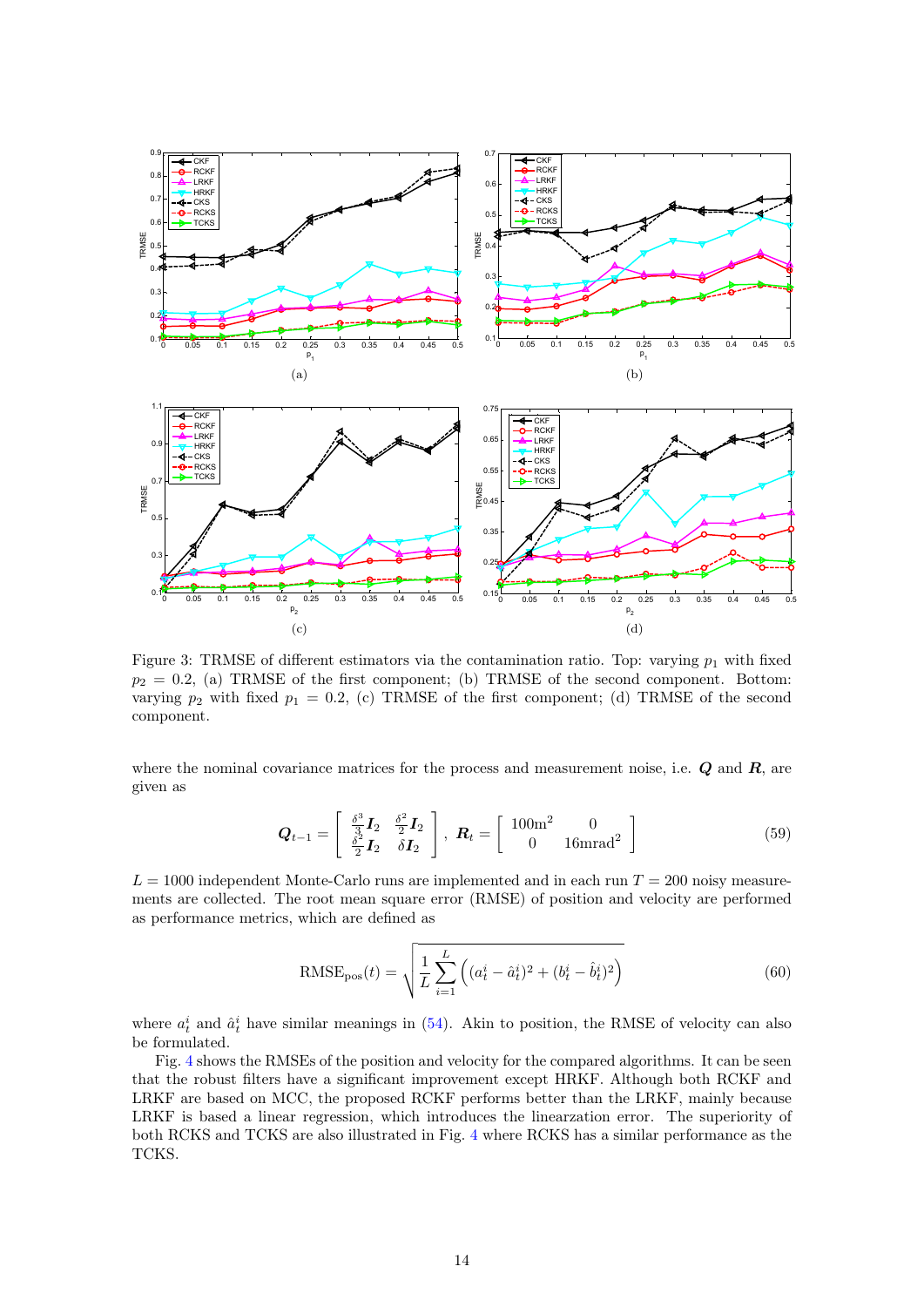<span id="page-14-2"></span>

Figure 4: The RMSE of different estimators: (a) RMSE of position; (b) RMSE of velocity.

### <span id="page-14-0"></span>6 conclusion

A new unified framework for robust Kalman filtering and smoothing based on the MCC has been proposed in this work. To ease the understanding of the proposed approach, we integrate the conventional cubature Kalman filter and smoother into our framework. The proposed robust Kalman filter and smoother is derived under the MCC, instead of the well-known MMSE, to cope with heavy-tailed noises in both the process and observation procedures. The intractable objective function based on MCC is then solved by the half-quadratic optimization method in an iterative manner. At each iteration the problem is reduced to a quadratic optimization problem, which can be efficiently solved by the conventional nonlinear Kalman filter and smoother. Numerical simulations demonstrate the superiority of the proposed robust filter and smoother when dealing with outliers in both states and measurements. The simulation results show that the proposed algorithms outperform state-of-art methods at comparable computational burden. One interesting future research direction is to investigate how to choose the kernel bandwidth of the MCC.

# <span id="page-14-1"></span>A Cubature Kalman Filter and Smoother

We consider the SSM described in [\(1\)](#page-3-3) and [\(2\)](#page-3-4) without the contaminated noise (i.e.,  $\rho_1 = \rho_2 = 0$ ) and the process and measurement noise follow

$$
\boldsymbol{v}_{t-1} \sim \mathcal{N}(0, \boldsymbol{Q}_{t-1}), \quad \boldsymbol{w}_t \sim \mathcal{N}(0, \boldsymbol{R}_t).
$$

The CKF has two steps involved, i.e., predicting and filtering. After the CKF procedure, the CKS is implemented by a backward smoothing step. The CKF and CKS are briefly summarized here for easy reference. The algorithms are initialized with  $x_0 \sim \mathcal{N}(\hat{x}_{0|0}, P_{0|0})$  and the basic weighted cubature point set is given by  $\{\xi_i, \omega_i\}$  for  $i = 1, \dots, 2n$ , where  $\xi_i = \sqrt{n}[\mathbf{I}]_i$ ,  $[\mathbf{I}] = [\mathbf{I}_n, -\mathbf{I}_n]$  and  $\omega_i = 1/(2n).$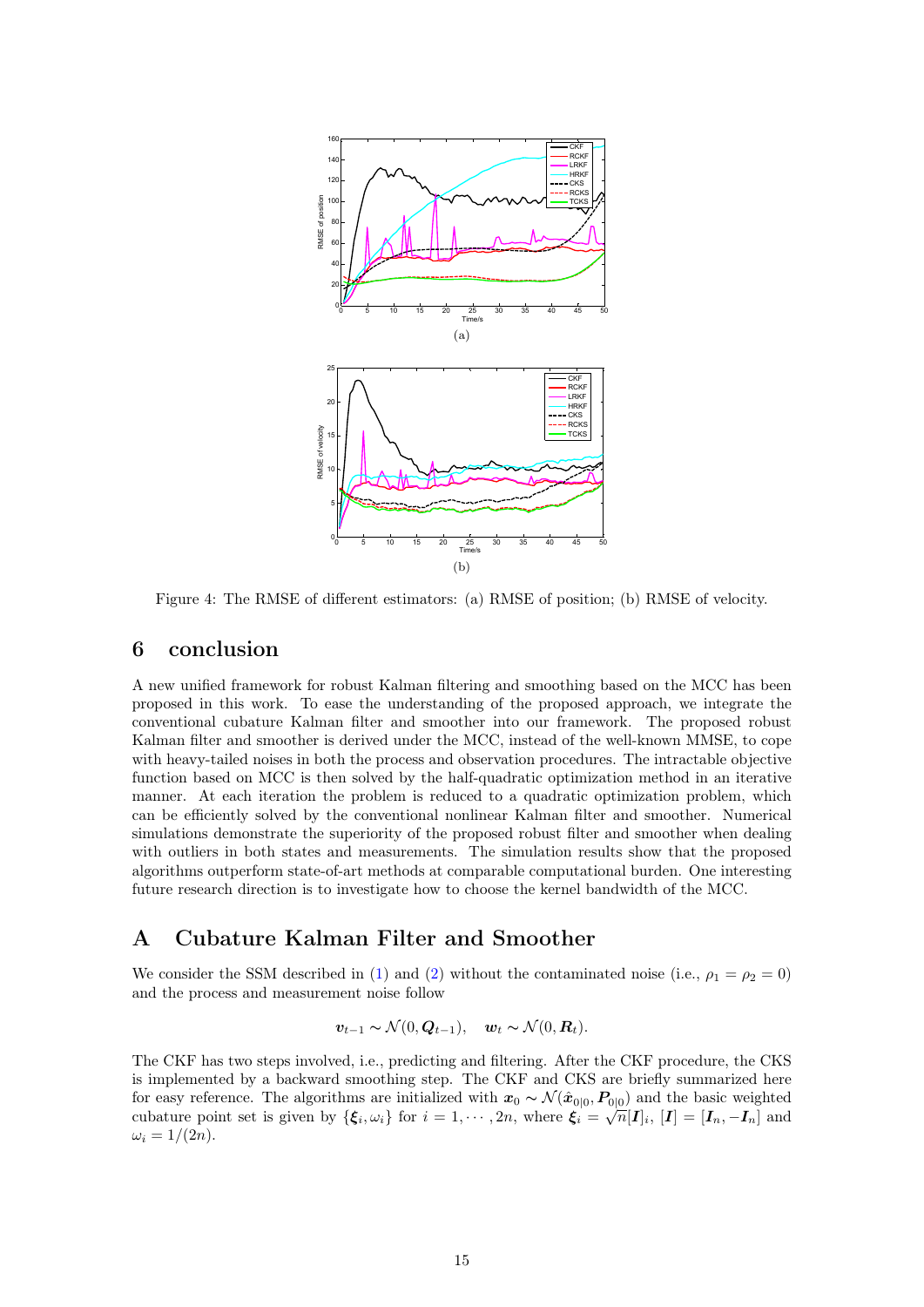Prediction:

$$
\chi_{i,t-1} = f(\xi_{i,t-1}) \tag{A.1}
$$

$$
\hat{\boldsymbol{x}}_{t|t-1} = \sum_{i=1}^{2n} \omega_i \chi_{i,t-1} \tag{A.2}
$$

$$
\boldsymbol{P}_{t|t-1} = \sum_{i=1}^{2n} \omega_i (\boldsymbol{\chi}_{i,t-1} - \hat{\boldsymbol{x}}_{t|t-1}) (\boldsymbol{\chi}_{i,t-1} - \hat{\boldsymbol{x}}_{t|t-1})^T + \boldsymbol{Q}_{t-1}
$$
(A.3)

where  $\xi_{i,t-1}$  is the transformed sigma point related to distribution  $\mathcal{N}(\hat{x}_{t-1|t-1}, P_{t-1|t-1}),$  i.e.,

$$
\begin{aligned} \boldsymbol{P}_{t-1|t-1} &= \boldsymbol{S}_{t-1|t-1}\boldsymbol{S}_{t-1|t-1}^T \\ & \boldsymbol{\xi}_{i,t-1} &= \boldsymbol{S}_{t-1|t-1}\boldsymbol{\xi}_i + \hat{\boldsymbol{x}}_{t-1|t-1} \end{aligned}
$$

Filtering:

$$
\hat{\boldsymbol{x}}_{t|t} = \hat{\boldsymbol{x}}_{t|t-1} + \boldsymbol{K}_t(\boldsymbol{y}_t - \hat{\boldsymbol{y}}_t) \tag{A.4}
$$

$$
\boldsymbol{P}_{t|t} = \boldsymbol{P}_{t|t-1} - \boldsymbol{K}_t \boldsymbol{P}_{yy} \boldsymbol{K}_t^T
$$
\n(A.5)

<span id="page-15-3"></span><span id="page-15-2"></span><span id="page-15-1"></span>
$$
\boldsymbol{K}_t = \boldsymbol{P}_{xy} \boldsymbol{P}_{yy}^{-1} \tag{A.6}
$$

where

$$
\psi_{i,t} = h(\boldsymbol{\pi}_{i,t}), \ \hat{\boldsymbol{y}}_t = \sum_{i=1}^{2n} \omega_i \psi_{i,t} \tag{A.7}
$$

$$
\boldsymbol{P}_{yy} = \sum_{i=1}^{2n} \omega_i \left( \boldsymbol{\psi}_{i,t} - \hat{\boldsymbol{y}}_t \right) \left( \boldsymbol{\psi}_{i,t} - \hat{\boldsymbol{y}}_t \right)^T + \boldsymbol{R}_t \tag{A.8}
$$

$$
\boldsymbol{P}_{xy} = \sum_{i=1}^{2n} \omega_i \left( \boldsymbol{\chi}_{i,t} - \hat{\boldsymbol{x}}_{t|t-1} \right) \left( \boldsymbol{\psi}_{i,t} - \hat{\boldsymbol{y}}_t \right)^T \tag{A.9}
$$

where  $\pi_{i,t}$  is the transformed sigma point related to distribution  $\mathcal{N}(\hat{x}_{t|t-1}, P_{t|t-1}),$  i.e.,

$$
\bm{P}_{t|t-1} = \bm{S}_{t|t-1}\bm{S}_{t|t-1}^T, \ \bm{\pi}_{i,t} = \bm{S}_{t|t-1}\bm{\xi}_i + \hat{\bm{x}}_{t|t-1}
$$

Smoothing

$$
\hat{x}_{t|T} = \hat{x}_{t|t} + D_{t+1}(\hat{x}_{t+1|T} - \hat{x}_{t+1|t})
$$
\n(A.10)

$$
P_{t|T} = P_{t|t} + D_{t+1}(P_{t+1|T} - P_{t+1|t})D_{t+1}^T
$$
\n(A.11)

where

$$
D_{t+1} = C_{t+1} P_{t+1|t}^{-1}
$$
\n(A.12)

$$
C_{t+1} = \sum_{i=1}^{2n} \omega_i (\xi_{i,t} - \hat{x}_{t|t}) (\chi_{i,t} - \hat{x}_{t+1|t})^T
$$
\n(A.13)

Here we should note that the filtered state is the same as the smoothed state at the end instant, so does their corresponding error covariance.

# <span id="page-15-0"></span>B Correntropy and Maximum Correntropy Criterion

The correntropy, which is first proposed in [\[26\]](#page-18-18), is a concept in information theoretic learning to deal with non-Gaussian noise. The correntropy is a generalized similarity measure between two arbitrary scalar random variables  $X$  and  $Y$ , defined by

$$
V(X,Y) = E(\kappa_{\sigma}(X - Y))
$$
\n(B.1)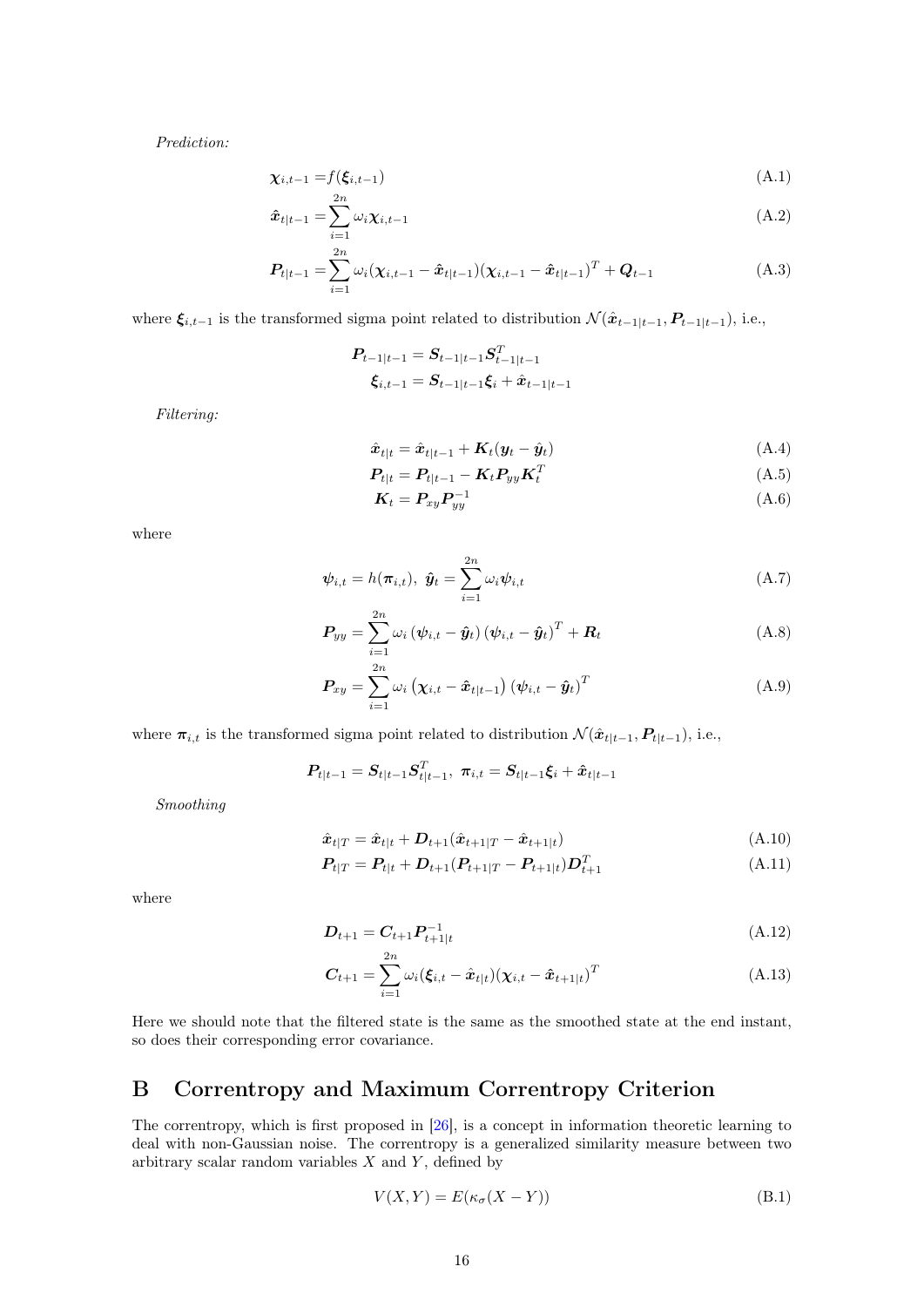where  $E(\cdot)$  is the expectation and  $\kappa(\cdot)$  is a kernel function with a control parameter  $\sigma$ , which satisfies Mercer's Theorem [\[45\]](#page-20-0). The commonly used kernel, the Gaussian kernel, is considered in this paper, i.e.,

$$
\kappa_{\sigma}(X - Y) = \exp(-\frac{e^2}{2\sigma^2})
$$
\n(B.2)

where  $e = X - Y$  is the difference between two variables, and  $\sigma > 0$  is the bandwidth of the Gaussian kernel.

Calculating the exact value of  $V(X, Y)$  requires the joint distribution of X and Y which is barely known in practice. However, finite number of pairwise samples  $\{x_i, y_i\}_{i=1}^N$  are often available. The correntropy can be estimated by

$$
V(x,y) \approx \frac{1}{N} \sum_{i=1}^{N} \kappa (x_i - y_i).
$$
 (B.3)

Correntropy has a number of nice properties that make it useful for non-Gaussian signal processing, especially in the impulsive noise environment. Correntropy is symmetric, positive and bounded. In addition, unlike the global similarity measure-mean square error (MSE) which only contains the second-order statistics, correntropy incorporates all even order moments [\[26\]](#page-18-18). In geometric meaning, MSE gives the  $\ell_2$  norm distance over  $\{x, y\}$  while correntropy offers a hybird norm distance. Specifically, when two points are similar, correntropy behaves like the  $\ell_2$  norm distance while it approaches the  $\ell_1$  norm distance with increasing difference between two points. Finally, correntropy is equivalent to the  $\ell_0$  norm distance if two points are far apart.

Based on the geometric meaning of correntropy, maximizing the correntropy of two different random variables can be used as a criterion in dealing with non-Gaussian noise problem, especially heavy-tailed noises, which leads to MCC. MCC has a close relationship with the M-estimator [\[26\]](#page-18-18), and it is actually equivalent to the Welsch M-estimator [\[29\]](#page-19-2). The superior performance of MCC in handling with the impulse noise has also been reported in [\[29\]](#page-19-2). Hence MCC is a promising option to design robust filters and smoothers.

# <span id="page-16-0"></span>C Proof of Proposition [1](#page-5-3)

In order to prove Proposition [1,](#page-5-3) we first introduce the following theorem from [\[53\]](#page-20-8):

<span id="page-16-1"></span>**Theorem 1.** Let  $f(x)$  be a function that satisfies the following conditions:

- 1.  $f(x) > 0$   $\forall x \text{ with } f(0) = 0;$
- 2.  $f(x) = f(-x)$ ;
- 3.  $f(x)$  continuously differentiable:
- 4.  $f'(x) \geq 0 \,\forall x \geq 0;$
- 5.  $f'(x)/(2x)$  continuous and strictly decreasing on  $[0, +\infty)$ ;
- 6.  $\lim_{x \to +\infty} (f'(x)/(2x)) = 0;$
- 7.  $\lim_{x \to 0^+} (f'(x)/(2x)) = M$  where  $0 < M < +\infty$

then

1. there exists a strictly convex and decreasing function  $q: (0, M] \rightarrow [0, \beta)$  where

$$
\beta = \lim_{x \to +\infty} \left( f(x) - x^2 \frac{f'(x)}{2x} \right) \tag{C.1}
$$

such that

$$
f(x) = \inf_{0 < w \le M} \left( wx^2 + g(w) \right) \tag{C.2}
$$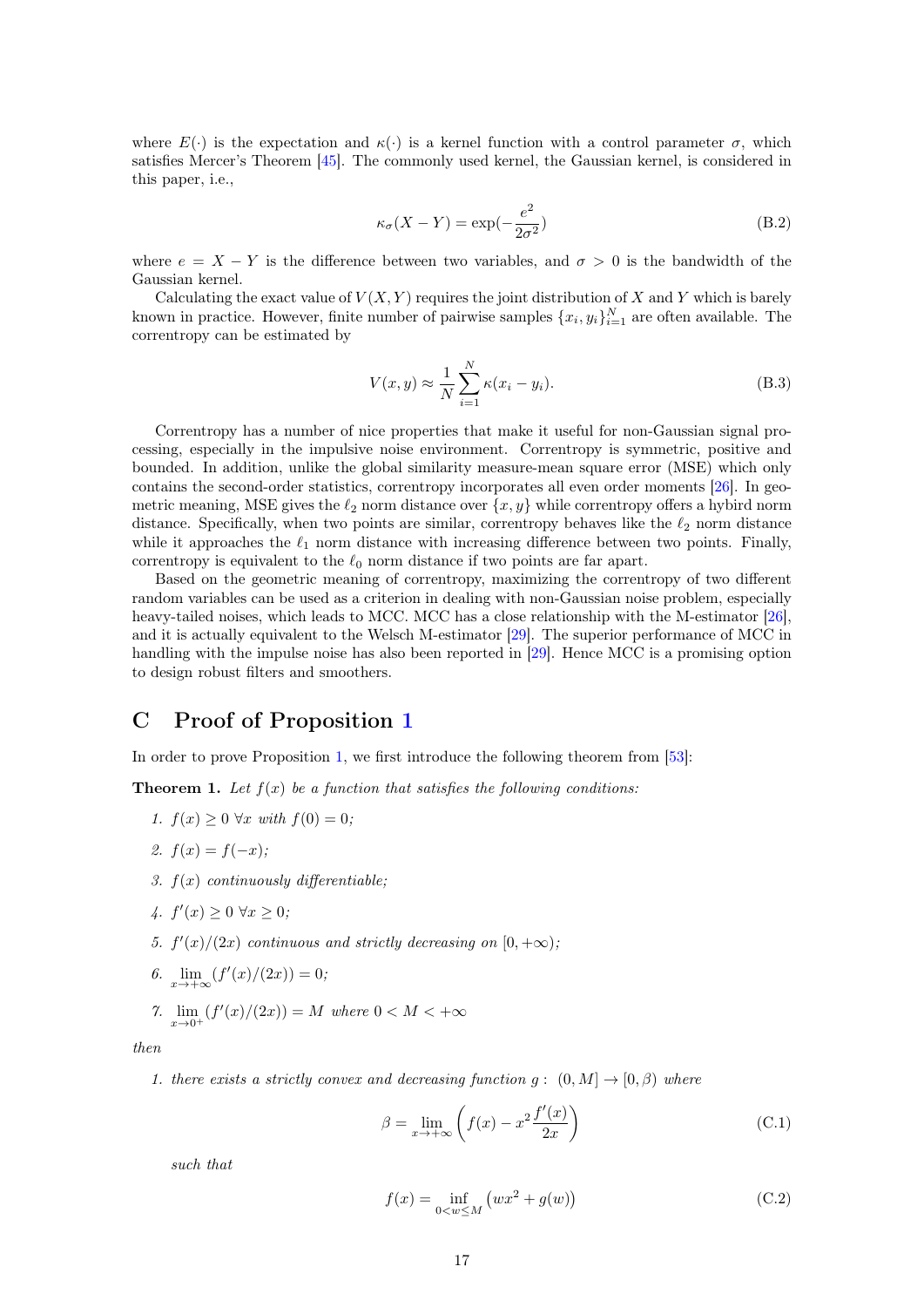2. for every fixed  $\tilde{x}$ , the value  $w^m$  for which the minimum is reached, i.e., such that

$$
\inf_{0 < w \le M} \left( w x^2 + g(w) \right) = \left( w^m \tilde{x}^2 + g(w^m) \right) \tag{C.3}
$$

is unique and given by

<span id="page-17-8"></span><span id="page-17-7"></span>
$$
w^{m} = \frac{f'(\tilde{x})}{2\tilde{x}} \tag{C.4}
$$

To use the above theorem to prove Proposition [1,](#page-5-3) let  $f(x) = 1 - e^{-\frac{x^2}{2\sigma^2}}$ . It is easy to check that  $f(x)$  satisfies 1) to 7) in Theorem [1.](#page-16-1) Therefore, we conclude that there exists a convex function  $\theta(w): (0, M] \to [0, \beta)$  such that

$$
1 - e^{-\frac{x^2}{2\sigma^2}} = \inf_{0 < w \le M} \left( wx^2 + \theta(w) \right) \tag{C.5}
$$

with  $M = 1/(2\sigma^2)$ ,  $\beta = 1$ , and for a fixed x, the minimum is reached at  $w = \frac{1}{2\sigma^2}e^{-\frac{x^2}{2\sigma^2}}$ . We can equivalently rewrite  $(C.5)$  in terms of the supremum as

$$
e^{-\frac{x^2}{2\sigma^2}} = \sup_{0 < w \le M} \left( -wx^2 - \theta(w) + 1 \right) \tag{C.6}
$$

Define  $p = -2w\sigma^2$ , and then [\(C.6\)](#page-17-8) is transformed as

$$
e^{-\frac{x^2}{2\sigma^2}} = \sup_{-1 \le p < 0} \left( \frac{p}{2\sigma^2} x^2 - \theta(-\frac{p}{2\sigma^2}) + 1 \right)
$$
 (C.7)

Furthermore, define  $\psi(p) = (\theta(-\frac{p}{2\sigma^2}) - 1) : [-1, 0) \to [-1, 0)$ . We obtain

$$
\kappa_{\sigma}(x) = \sup_{-1 \le p < 0} \left( \frac{p}{2\sigma^2} x^2 - \psi(p) \right)
$$
 (C.8)

and for a fixed  $x$  the supremem is reached at

$$
p = -2\sigma^2 \times \frac{1}{2\sigma^2} e^{-\frac{x^2}{2\sigma^2}} = -\kappa_\sigma(x)
$$
\n(C.9)

Since  $\psi(p)$  is obtained by an affine transformation from  $\theta(w)$ ,  $\psi(p)$  is a convex function due to the convexity invariance under affine maps.

### References

- <span id="page-17-0"></span>[1] R. E. Kalman et al., "A new approach to linear filtering and prediction problems," Journal of Basic Engineering, vol. 82, no. 1, pp. 35–45, 1960.
- <span id="page-17-1"></span>[2] B. D. Anderson and J. B. Moore, Optimal Filtering. New York, NY: Prentice-Hall, 1979.
- <span id="page-17-2"></span>[3] S. Julier, J. Uhlmann, and H. F. Durrant-Whyte, "A new method for the nonlinear transformation of means and covariances in filters and estimators," IEEE Transactions on Automatic Control, vol. 45, no. 3, pp. 477–482, 2000.
- <span id="page-17-3"></span>[4] I. Arasaratnam and S. Haykin, "Cubature Kalman filters," IEEE Transactions on Automatic Control, vol. 54, no. 6, pp. 1254–1269, 2009.
- <span id="page-17-4"></span>[5] F. Gustafsson and G. Hendeby, "Some relations between extended and unscented Kalman filters," IEEE Transactions on Signal Processing, vol. 60, no. 2, pp. 545–555, 2012.
- <span id="page-17-5"></span>[6] Y. Wu, D. Hu, M. Wu, and X. Hu, "A numerical-integration perspective on Gaussian filters," IEEE Transactions on Signal Processing, vol. 54, no. 8, pp. 2910–2921, 2006.
- <span id="page-17-6"></span>[7] H. E. Rauch, C. Striebel, and F. Tung, "Maximum likelihood estimates of linear dynamic systems," AIAA Journal, vol. 3, no. 8, pp. 1445–1450, 1965.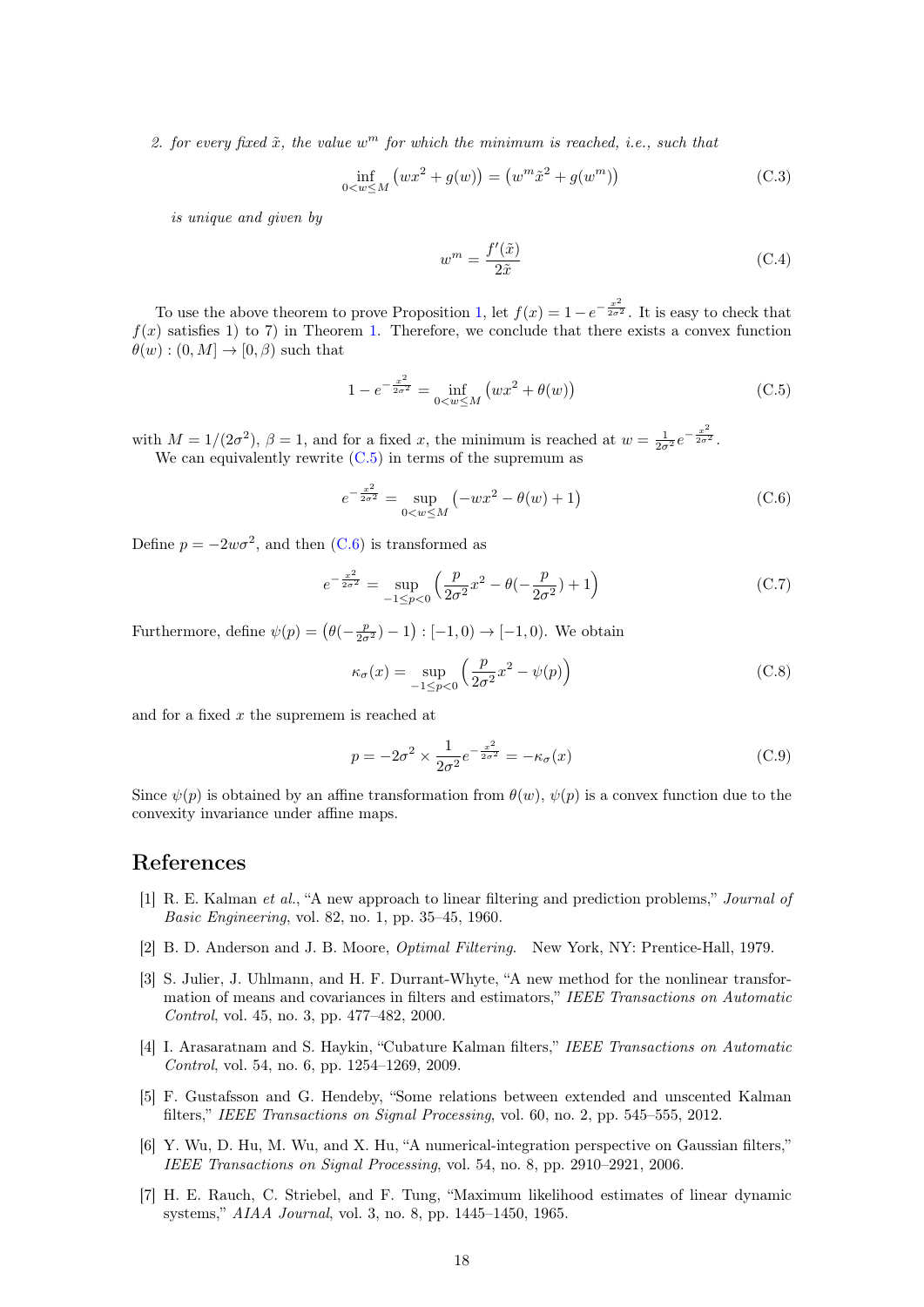- <span id="page-18-0"></span>[8] S. Sarkka and J. Hartikainen, "On Gaussian optimal smoothing of non-linear state space models," IEEE Transactions on Automatic Control, vol. 55, no. 8, pp. 1938–1941, 2010.
- <span id="page-18-1"></span>[9] I. Bilik and J. Tabrikian, "Maneuvering target tracking in the presence of glint using the nonlinear Gaussian mixture Kalman filter," IEEE Transactions on Aerospace and Electronic Systems, vol. 46, no. 1, 2010.
- <span id="page-18-2"></span>[10] I. C. Schick and S. K. Mitter, "Robust recursive estimation in the presence of heavy-tailed observation noise," The Annals of Statistics, pp. 1045–1080, 1994.
- <span id="page-18-3"></span>[11] J. H. Kotecha and P. M. Djuric, "Gaussian sum particle filtering," IEEE Transactions on Signal Processing, vol. 51, no. 10, pp. 2602–2612, 2003.
- <span id="page-18-4"></span>[12] M. S. Arulampalam, S. Maskell, N. Gordon, and T. Clapp, "A tutorial on particle filters for online nonlinear/non-Gaussian Bayesian tracking," IEEE Transactions on Signal Processing, vol. 50, no. 2, pp. 174–188, 2002.
- <span id="page-18-5"></span>[13] C. Masreliez and R. Martin, "Robust Bayesian estimation for the linear model and robustifying the Kalman filter," IEEE Transactions on Automatic Control, vol. 22, no. 3, pp. 361–371, 1977.
- <span id="page-18-6"></span>[14] P. Huber and E. Ronchetti, Robust Statistics. New York: Wiley, 2009.
- <span id="page-18-7"></span>[15] M. A. Gandhi and L. Mili, "Robust Kalman filter based on a generalized maximum-likelihoodtype estimator," IEEE Transactions on Signal Processing, vol. 58, no. 5, pp. 2509–2520, 2010.
- <span id="page-18-8"></span>[16] C. D. Karlgaard, "Nonlinear regression Huber–Kalman filtering and fixed-interval smoothing," Journal of Guidance, Control, and Dynamics, 2015.
- <span id="page-18-9"></span>[17] L. Chang and K. Li, "Unified form for the robust Gaussian information filtering based on M-estimate," IEEE Signal Processing Letters, vol. 24, no. 4, pp. 412–416, 2017.
- <span id="page-18-10"></span>[18] J.-S. Hu and C.-H. Yang, "Second-order extended  $H_{\infty}$  filter for nonlinear discrete-time systems using quadratic error matrix approximation," IEEE Transactions on Signal Processing, vol. 59, no. 7, pp. 3110–3119, 2011.
- <span id="page-18-11"></span>[19] Y. Huang, Y. Zhang, N. Li, and J. Chambers, "Robust student's-t based nonlinear filter and smoother," IEEE Transactions on Aerospace and Electronic Systems, vol. 52, no. 5, pp. 2586–2596, 2016.
- <span id="page-18-12"></span>[20] G. Agamennoni, J. I. Nieto, and E. M. Nebot, "Approximate inference in state-space models with heavy-tailed noise," IEEE Transactions on Signal Processing, vol. 60, no. 10, pp. 5024-5037, 2012.
- <span id="page-18-13"></span>[21] Y. Huang, Y. Zhang, N. Li, and J. Chambers, "A robust Gaussian approximate fixed-interval smoother for nonlinear systems with heavy-tailed process and measurement noises," IEEE Signal Processing Letters, vol. 23, no. 4, pp. 468–472, 2016.
- <span id="page-18-14"></span>[22] A. Y. Aravkin, B. M. Bell, J. V. Burke, and G. Pillonetto, "An  $\ell_1$ -Laplace robust Kalman smoother," IEEE Transactions on Automatic Control, vol. 56, no. 12, pp. 2898–2911, 2011.
- <span id="page-18-15"></span>[23] A. Y. Aravkin, J. V. Burke, and G. Pillonetto, "Robust and trend-following student's t Kalman smoothers," SIAM Journal on Control and Optimization, vol. 52, no. 5, pp. 2891–2916, 2014.
- <span id="page-18-16"></span>[24] ——, "Sparse/robust estimation and Kalman smoothing with nonsmooth log-concave densities: modeling, computation, and theory," The Journal of Machine Learning Research, vol. 14, no. 1, pp. 2689–2728, 2013.
- <span id="page-18-17"></span>[25] A. Aravkin, J. V. Burke, L. Ljung, A. Lozano, and G. Pillonetto, "Generalized kalman smoothing: modeling and algorithms," Automatica, vol. 86, pp. 63–86, 2017.
- <span id="page-18-18"></span>[26] W. Liu, P. P. Pokharel, and J. C. Príncipe, "Correntropy: properties and applications in non-Gaussian signal processing," IEEE Transactions on Signal Processing, vol. 55, no. 11, pp. 5286–5298, 2007.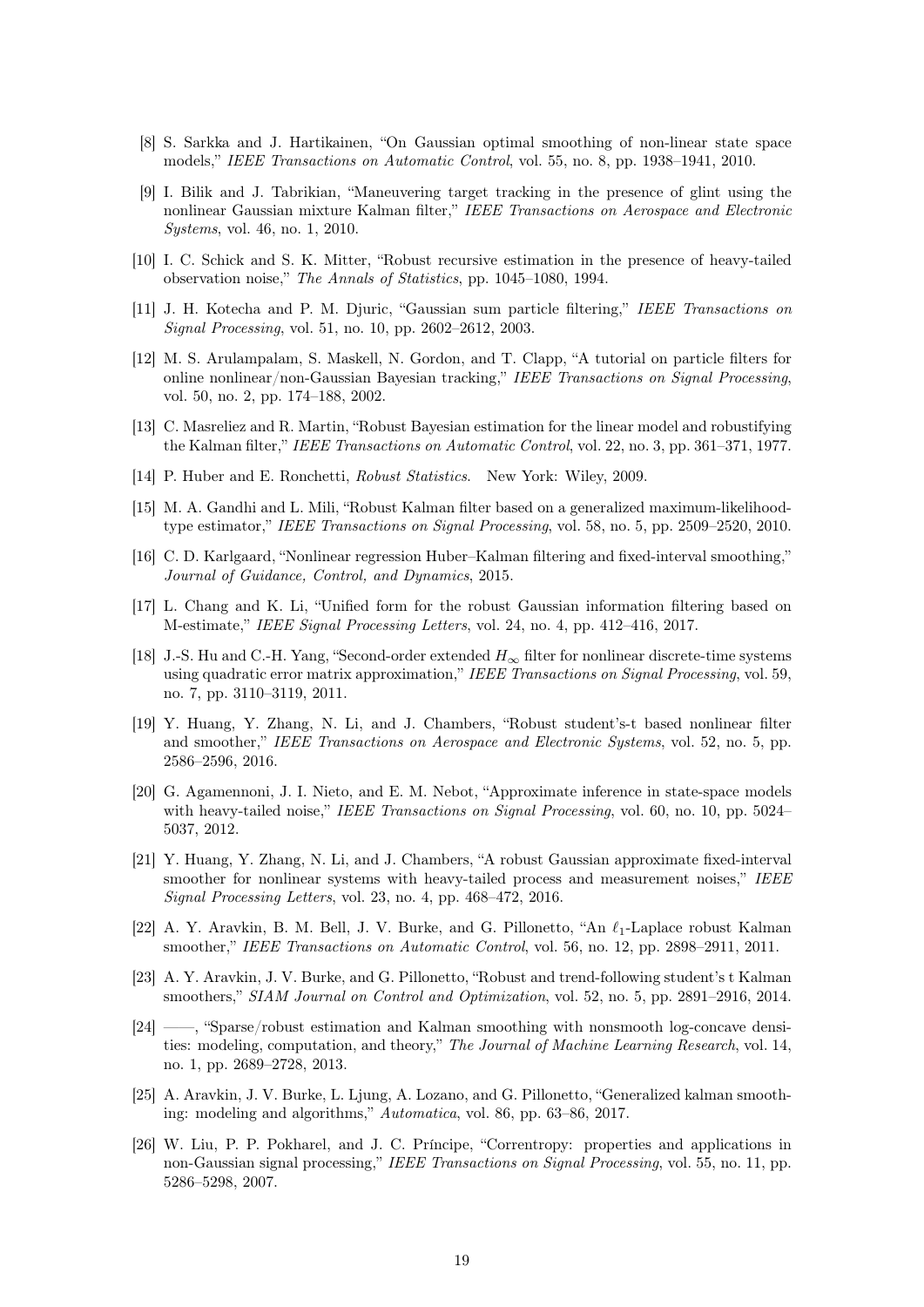- <span id="page-19-0"></span>[27] X. Liu, B. Chen, B. Xu, Z. Wu, and P. Honeine, "Maximum correntropy unscented filter," International Journal of Systems Science, vol. 48, no. 8, pp. 1607–1615, 2017.
- <span id="page-19-1"></span>[28] J. E. Dennis Jr and R. E. Welsch, "Techniques for nonlinear least squares and robust regression," Communications in Statistics-Simulation and Computation, vol. 7, no. 4, pp. 345–359, 1978.
- <span id="page-19-2"></span>[29] R. He, W.-S. Zheng, T. Tan, and Z. Sun, "Half-quadratic-based iterative minimization for robust sparse representation," IEEE Transactions on Pattern Analysis and Machine Intelligence, vol. 36, no. 2, pp. 261–275, 2014.
- <span id="page-19-3"></span>[30] H. Yan, X. Yuan, S. Yan, and J. Yang, "Correntropy based feature selection using binary projection," Pattern Recognition, vol. 44, no. 12, pp. 2834–2842, 2011.
- <span id="page-19-4"></span>[31] R. He, W.-S. Zheng, and B.-G. Hu, "Maximum correntropy criterion for robust face recognition," IEEE Transactions on Pattern Analysis and Machine Intelligence, vol. 33, no. 8, pp. 1561–1576, 2011.
- <span id="page-19-5"></span>[32] R. He, B.-G. Hu, W.-S. Zheng, and X.-W. Kong, "Robust principal component analysis based on maximum correntropy criterion," IEEE Transactions on Image Processing, vol. 20, no. 6, pp. 1485–1494, 2011.
- <span id="page-19-6"></span>[33] G. T. Cinar and J. C. Principe, "Adaptive background estimation using an information theoretic cost for hidden state estimation," in The 2011 International Joint Conference on Neural Networks, July 2011, pp. 489–494.
- <span id="page-19-7"></span>[34] ——, "Hidden state estimation using the correntropy filter with fixed point update and adaptive kernel size," in The 2012 International Joint Conference on Neural Networks (IJCNN), June 2012, pp. 1–6.
- <span id="page-19-8"></span>[35] R. Izanloo, S. A. Fakoorian, H. S. Yazdi, and D. Simon, "Kalman filtering based on the maximum correntropy criterion in the presence of non-Gaussian noise," in Information Science and Systems (CISS), 2016 Annual Conference on. IEEE, 2016, pp. 500–505.
- <span id="page-19-9"></span>[36] M. V. Kulikova, "Square-root algorithms for maximum correntropy estimation of linear discrete-time systems in presence of non-Gaussian noise," Systems  $\mathcal C$  Control Letters, vol. 108, pp. 8–15, 2017.
- <span id="page-19-10"></span>[37] B. Chen, X. Liu, H. Zhao, and J. C. Príncipe, "Maximum correntropy Kalman filter," Automatica, vol. 76, pp. 70–77, 2017.
- <span id="page-19-11"></span>[38] X. Liu, H. Qu, J. Zhao, and B. Chen, "Extended Kalman filter under maximum correntropy criterion," in Neural Networks (IJCNN), 2016 International Joint Conference on. IEEE, 2016, pp. 1733–1737.
- <span id="page-19-12"></span>[39] W. Qin, X. Wang, and N. Cui, "Maximum correntropy sparse Gauss–Hermite quadrature filter and its application in tracking ballistic missile," IET Radar, Sonar  $\mathcal{B}$  Navigation, vol. 11, no. 9, pp. 1388–1396, 2017.
- <span id="page-19-13"></span>[40] G. Y. Kulikov and M. Kulikova, "Estimation of maneuvering target in the presence of non-Gaussian noise: A coordinated turn case study," Signal Processing, vol. 145, pp. 241–257, 2018.
- <span id="page-19-14"></span>[41] Y. Wang, W. Zheng, S. Sun, and L. Li, "Robust information filter based on maximum correntropy criterion," Journal of Guidance, Control, and Dynamics, 2016.
- <span id="page-19-15"></span>[42] G. Wang, N. Li, and Y. Zhang, "Maximum correntropy unscented kalman and information filters for non-Gaussian measurement noise," Journal of the Franklin Institute, vol. 354, no. 18, pp. 8659–8677, 2017.
- <span id="page-19-16"></span>[43] I. Arasaratnam and S. Haykin, "Cubature Kalman smoothers," Automatica, vol. 47, no. 10, pp. 2245–2250, 2011.
- <span id="page-19-17"></span>[44] F. D. Mandanas and C. L. Kotropoulos, "Robust multidimensional scaling using a maximum correntropy criterion," IEEE Transactions on Signal Processing, vol. 65, no. 4, pp. 919–932.